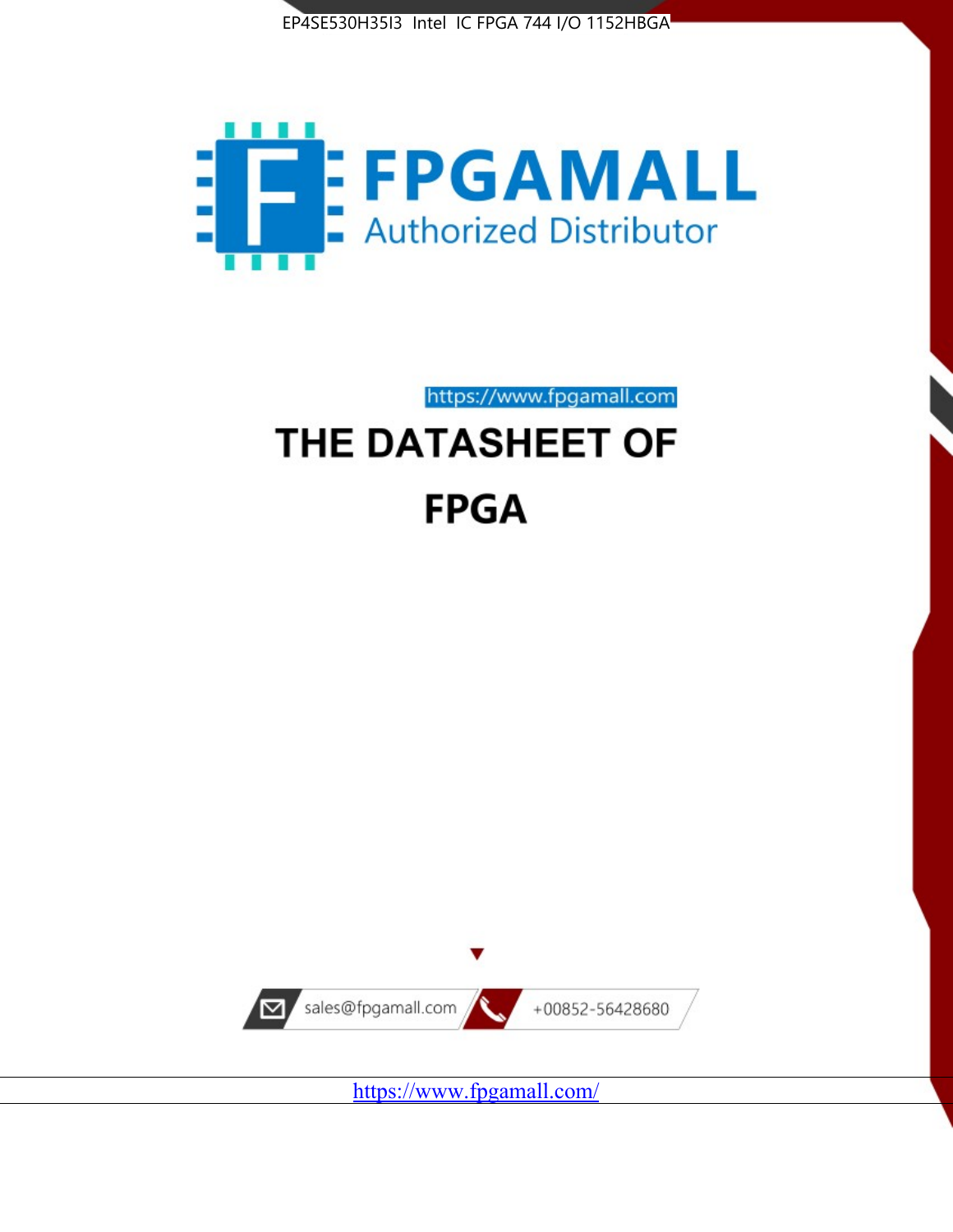EP4SE530H35I3 Intel IC FPGA 744 I/O 1152HBGA



**SIV51001-3.5**

Altera® Stratix® IV FPGAs deliver a breakthrough level of system bandwidth and power efficiency for high-end applications, allowing you to innovate without compromise. Stratix IV FPGAs are based on the Taiwan Semiconductor Manufacturing Company (TSMC) 40-nm process technology and surpass all other high-end FPGAs, with the highest logic density, most transceivers, and lowest power requirements.

The Stratix IV device family contains three optimized variants to meet different application requirements:

- Stratix IV E (Enhanced) FPGAs—up to 813,050 logic elements (LEs), 33,294 kilobits (Kb) RAM, and 1,288 18 x 18 bit multipliers
- Stratix IV GX transceiver FPGAs—up to 531,200 LEs, 27,376 Kb RAM, 1,288 18 x 18-bit multipliers, and 48 full-duplex clock data recovery (CDR)-based transceivers at up to 8.5 Gbps
- Stratix IV GT—up to 531,200 LEs, 27,376 Kb RAM, 1,288 18 x 18-bit multipliers, and 48 full-duplex CDR-based transceivers at up to 11.3 Gbps

The complete Altera high-end solution includes the lowest risk, lowest total cost path to volume using HardCopy® IV ASICs for all the family variants, a comprehensive portfolio of application solutions customized for end-markets, and the industry leading Quartus® II software to increase productivity and performance.

For information about upcoming Stratix IV device features, refer to the *Upcoming [Stratix IV Device Features](http://www.altera.com/literature/hb/stratix-iv/uf01001.pdf?GSA_pos=2&WT.oss_r=1&WT.oss=upcoming)* document.

f For information about changes to the currently published *Stratix IV Device Handbook*, refer to the *[Addendum to the Stratix IV Device Handbook](http://www.altera.com/literature/hb/stratix-iv/stx4_siv54002.pdf)* chapter.

This chapter contains the following sections:

- "Feature Summary" on page 1–2
- "Architecture Features" on page 1–6
- "Integrated Software Platform" on page 1–19
- "Ordering Information" on page 1–19

@2016 Altera Corporation. All rights reserved. ALTERA, ARRIA, CYCLONE, HARDCOPY, MAX, MEGACORE, NIOS, QUARTUS and STRATIX words and logos are trademarks of Altera Corporation and registered in the U.S. Patent and Trademark



Stratix IV Device Handbook Volume 1 January 2016

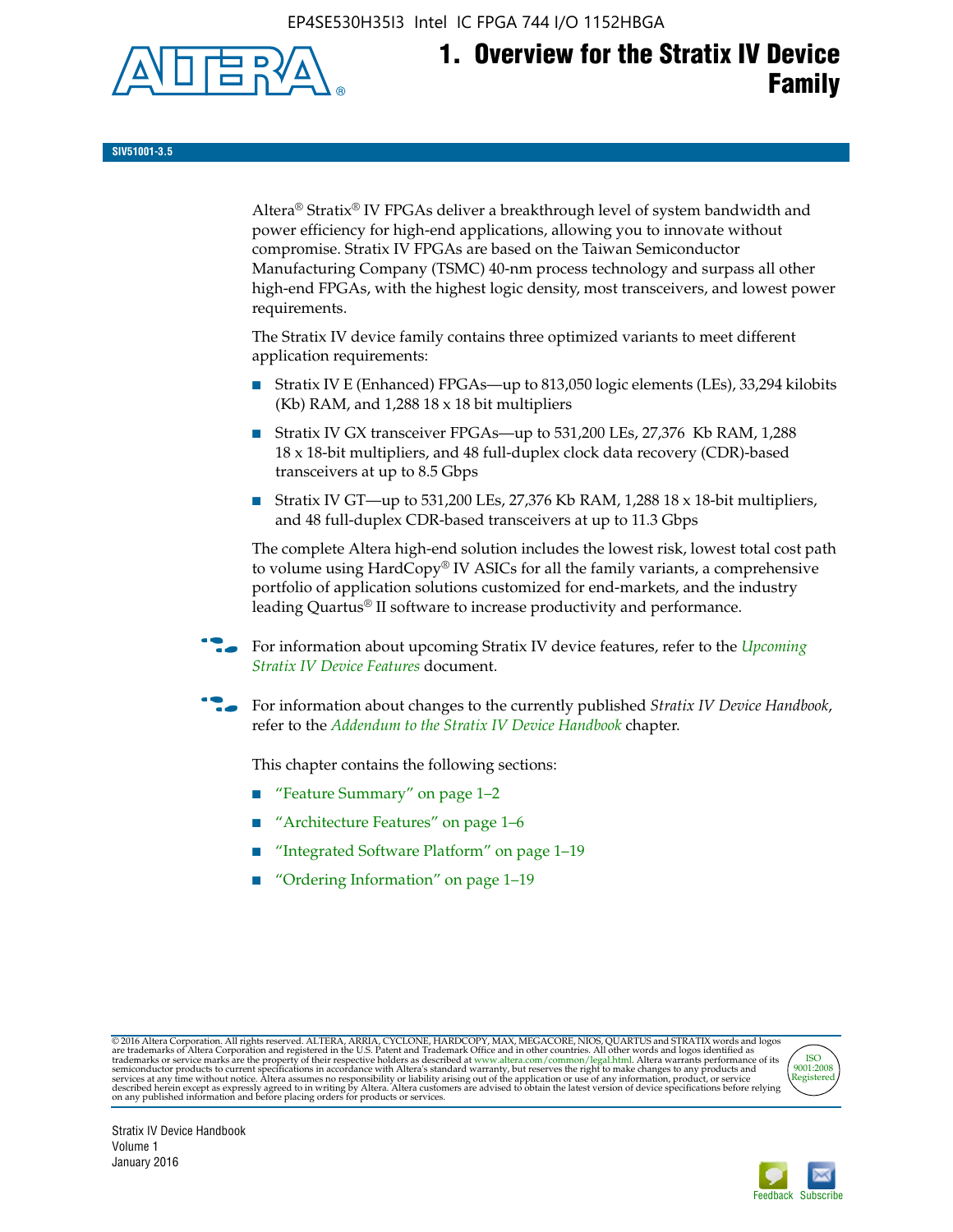# **Feature Summary**

The following list summarizes the Stratix IV device family features:

- Up to 48 full-duplex CDR-based transceivers in Stratix IV GX and GT devices supporting data rates up to 8.5 Gbps and 11.3 Gbps, respectively
- Dedicated circuitry to support physical layer functionality for popular serial protocols, such as PCI Express (PCIe) (PIPE) Gen1 and Gen2, Gbps Ethernet (GbE), Serial RapidIO, SONET/SDH, XAUI/HiGig, (OIF) CEI-6G, SD/HD/3G-SDI, Fibre Channel, SFI-5, and Interlaken
- Complete PCIe protocol solution with embedded PCIe hard IP blocks that implement PHY-MAC layer, Data Link layer, and Transaction layer functionality

**For more information, refer to the** *[IP Compiler for PCI Express User Guide](http://www.altera.com/literature/ug/ug_pci_express.pdf)***.** 

- Programmable transmitter pre-emphasis and receiver equalization circuitry to compensate for frequency-dependent losses in the physical medium
- Typical physical medium attachment (PMA) power consumption of 100 mW at 3.125 Gbps and 135 mW at 6.375 Gbps per channel
- 72,600 to 813,050 equivalent LEs per device
- 7,370 to 33,294 Kb of enhanced TriMatrix memory consisting of three RAM block sizes to implement true dual-port memory and FIFO buffers
- High-speed digital signal processing (DSP) blocks configurable as 9 x 9-bit,  $12 \times 12$ -bit,  $18 \times 18$ -bit, and  $36 \times 36$ -bit full-precision multipliers at up to 600 MHz
- Up to 16 global clocks (GCLK), 88 regional clocks (RCLK), and 132 periphery clocks (PCLK) per device
- Programmable power technology that minimizes power while maximizing device performance
- Up to 1,120 user I/O pins arranged in 24 modular I/O banks that support a wide range of single-ended and differential I/O standards
- Support for high-speed external memory interfaces including DDR, DDR2, DDR3 SDRAM, RLDRAM II, QDR II, and QDR II+ SRAM on up to 24 modular I/O banks
- High-speed LVDS I/O support with serializer/deserializer (SERDES), dynamic phase alignment (DPA), and soft-CDR circuitry at data rates up to 1.6 Gbps
- Support for source-synchronous bus standards, including SGMII, GbE, SPI-4 Phase 2 (POS-PHY Level 4), SFI-4.1, XSBI, UTOPIA IV, NPSI, and CSIX-L1
- Pinouts for Stratix IV E devices designed to allow migration of designs from Stratix III to Stratix IV E with minimal PCB impact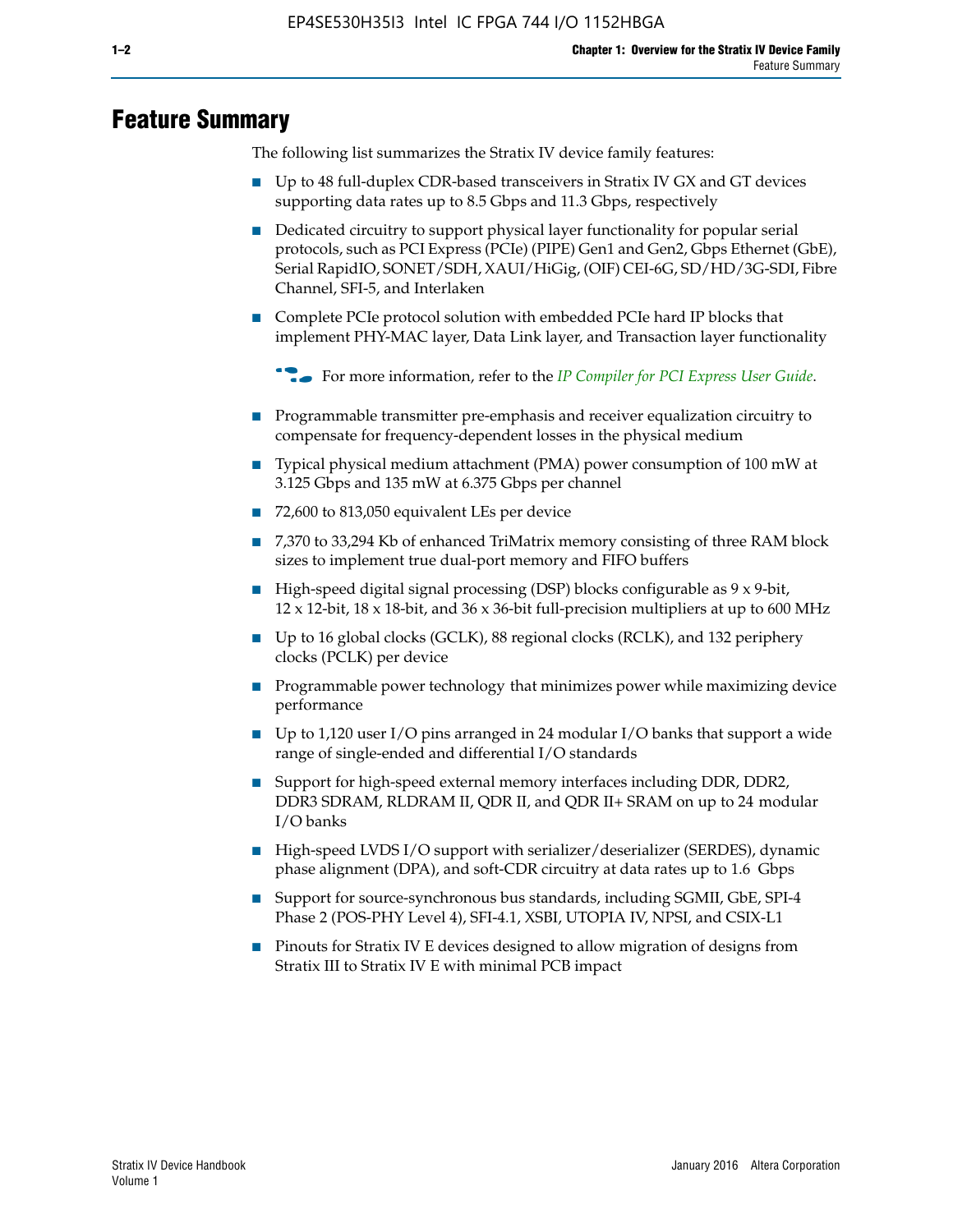# **Stratix IV GX Devices**

Stratix IV GX devices provide up to 48 full-duplex CDR-based transceiver channels per device:

- Thirty-two out of the 48 transceiver channels have dedicated physical coding sublayer (PCS) and physical medium attachment (PMA) circuitry and support data rates between 600 Mbps and 8.5 Gbps
- The remaining 16 transceiver channels have dedicated PMA-only circuitry and support data rates between 600 Mbps and 6.5 Gbps
- **1 The actual number of transceiver channels per device varies with device selection. For** more information about the exact transceiver count in each device, refer to Table 1–1 on page 1–11.
- 1 For more information about transceiver architecture, refer to the *[Transceiver](http://www.altera.com/literature/hb/stratix-iv/stx4_siv52001.pdf)  [Architecture in Stratix IV Devices](http://www.altera.com/literature/hb/stratix-iv/stx4_siv52001.pdf)* chapter.

Figure 1–1 shows a high-level Stratix IV GX chip view.

#### **Figure 1–1. Stratix IV GX Chip View** *(1)*



#### **Note to Figure 1–1:**

(1) Resource counts vary with device selection, package selection, or both.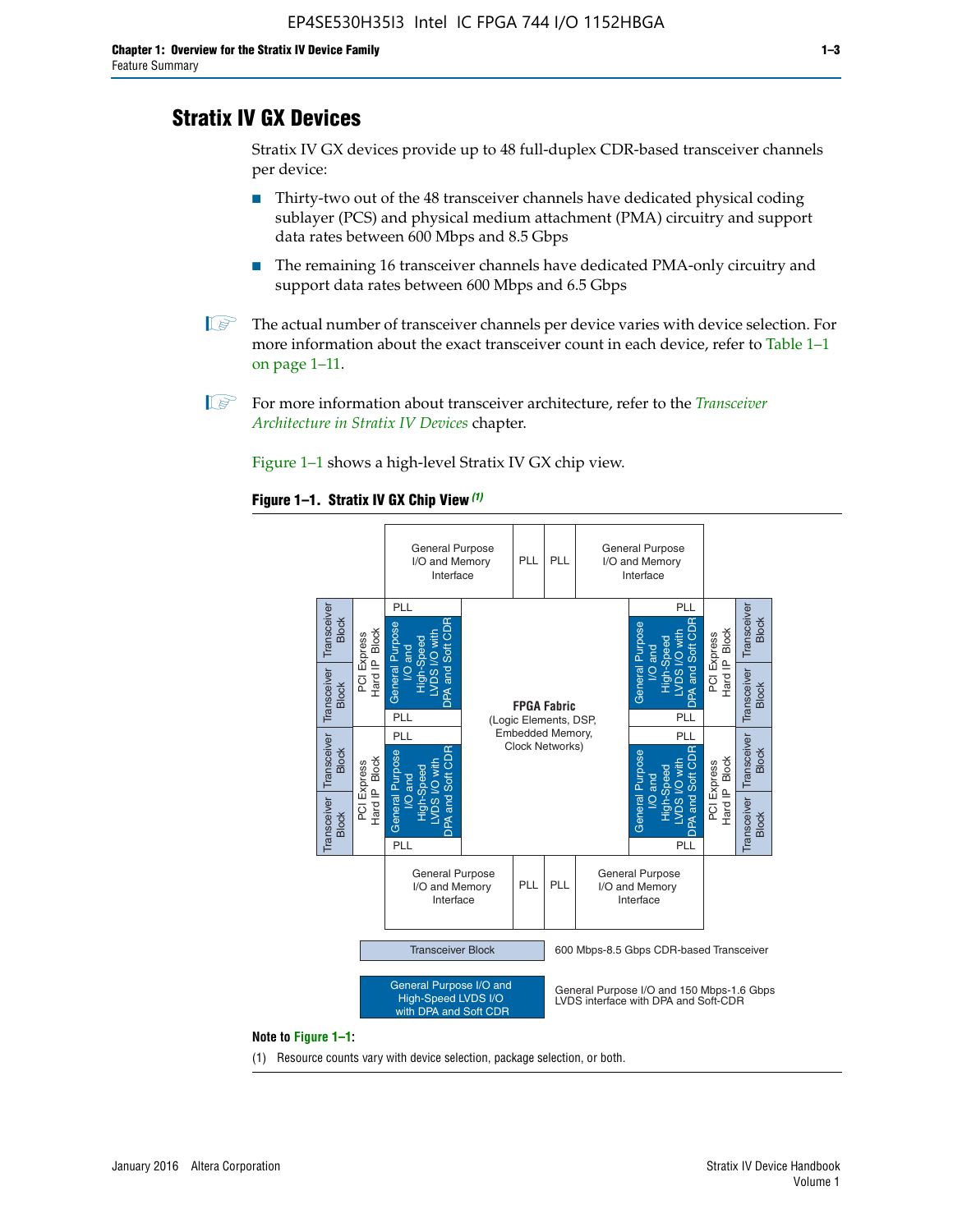# **Stratix IV E Device**

Stratix IV E devices provide an excellent solution for applications that do not require high-speed CDR-based transceivers, but are logic, user I/O, or memory intensive.

Figure 1–2 shows a high-level Stratix IV E chip view.

#### **Figure 1–2. Stratix IV E Chip View** *(1)*



#### **Note to Figure 1–2:**

(1) Resource counts vary with device selection, package selection, or both.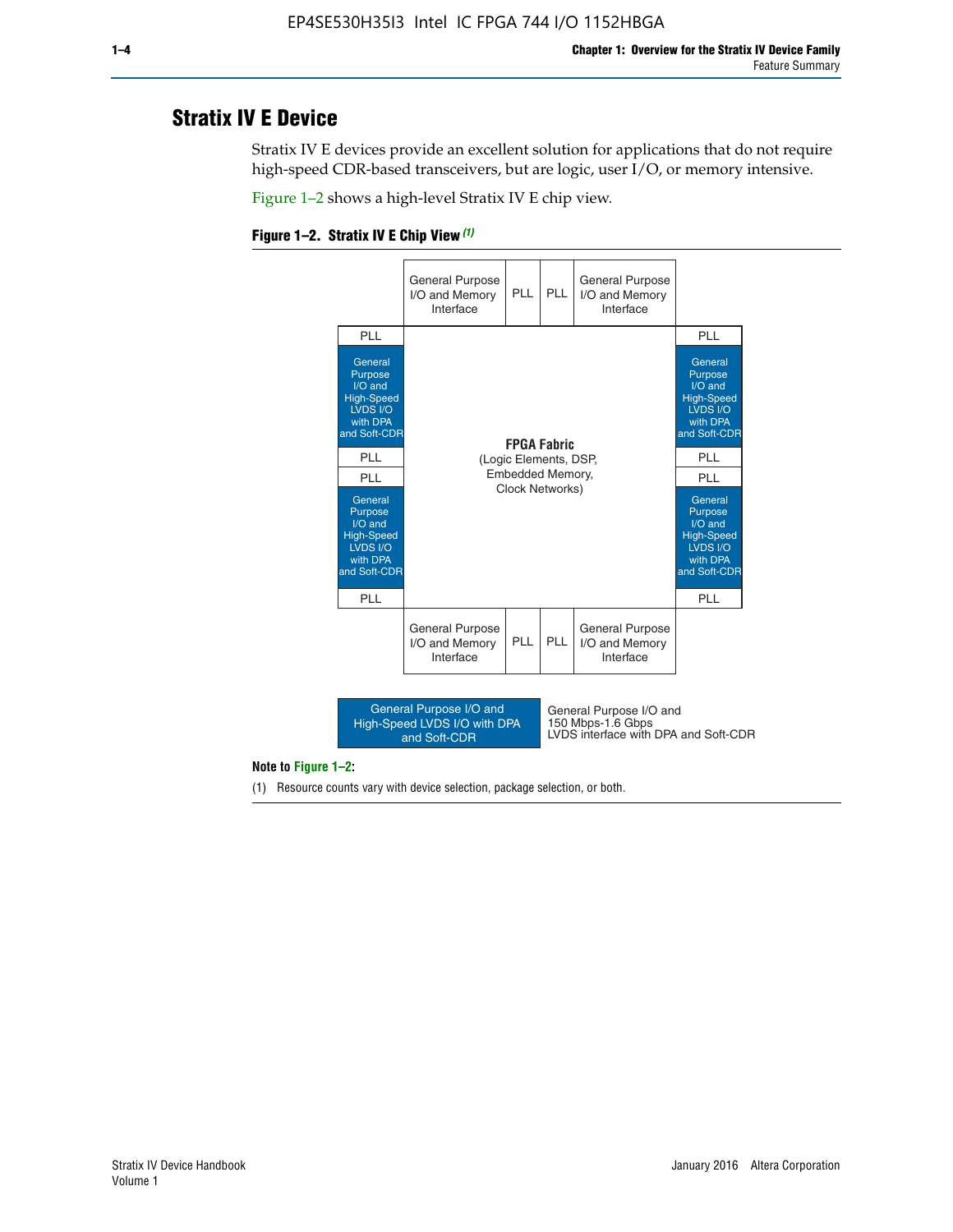# **Stratix IV GT Devices**

Stratix IV GT devices provide up to 48 CDR-based transceiver channels per device:

- Thirty-two out of the 48 transceiver channels have dedicated PCS and PMA circuitry and support data rates between 600 Mbps and 11.3 Gbps
- The remaining 16 transceiver channels have dedicated PMA-only circuitry and support data rates between 600 Mbps and 6.5 Gbps
- **1** The actual number of transceiver channels per device varies with device selection. For more information about the exact transceiver count in each device, refer to Table 1–7 on page 1–16.
- $\mathbb{I}$  For more information about Stratix IV GT devices and transceiver architecture, refer to the *[Transceiver Architecture in Stratix IV Devices](http://www.altera.com/literature/hb/stratix-iv/stx4_siv52001.pdf)* chapter.

Figure 1–3 shows a high-level Stratix IV GT chip view.

#### **Figure 1–3. Stratix IV GT Chip View** *(1)*



(1) Resource counts vary with device selection, package selection, or both.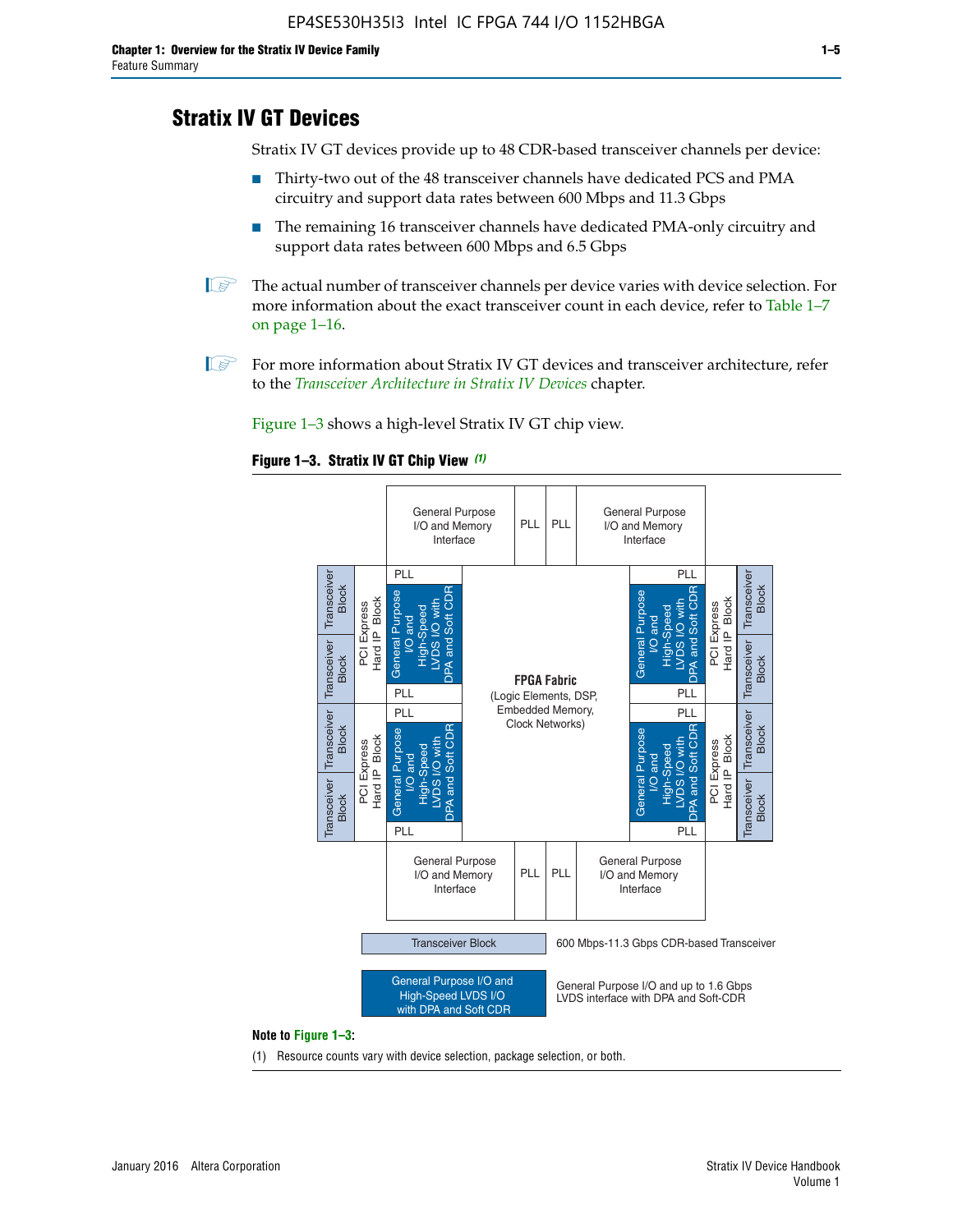# **Architecture Features**

The Stratix IV device family features are divided into high-speed transceiver features and FPGA fabric and I/O features.

 $\mathbb{I}$  The high-speed transceiver features apply only to Stratix IV GX and Stratix IV GT devices.

# **High-Speed Transceiver Features**

The following sections describe high-speed transceiver features for Stratix IV GX and GT devices.

# **Highest Aggregate Data Bandwidth**

Up to 48 full-duplex transceiver channels supporting data rates up to 8.5 Gbps in Stratix IV GX devices and up to 11.3 Gbps in Stratix IV GT devices.

# **Wide Range of Protocol Support**

Physical layer support for the following serial protocols:

- Stratix IV GX—PCIe Gen1 and Gen2, GbE, Serial RapidIO, SONET/SDH, XAUI/HiGig, (OIF) CEI-6G, SD/HD/3G-SDI, Fibre Channel, SFI-5, GPON, SAS/SATA, HyperTransport 1.0 and 3.0, and Interlaken
- Stratix IV GT—40G/100G Ethernet, SFI-S, Interlaken, SFI-5.1, Serial RapidIO, SONET/SDH, XAUI/HiGig, (OIF) CEI-6G, 3G-SDI, and Fibre Channel
- Extremely flexible and easy-to-configure transceiver data path to implement proprietary protocols
- PCIe Support
	- Complete PCIe Gen1 and Gen2 protocol stack solution compliant to PCI Express base specification 2.0 that includes PHY-MAC, Data Link, and transaction layer circuitry embedded in PCI Express hard IP blocks
	- **For more information, refer to the [PCI Express Compiler User Guide](http://www.altera.com/literature/ug/ug_pci_express.pdf).**
	- Root complex and end-point applications
	- $x1, x4,$  and  $x8$  lane configurations
	- PIPE 2.0-compliant interface
	- Embedded circuitry to switch between Gen1 and Gen2 data rates
	- Built-in circuitry for electrical idle generation and detection, receiver detect, power state transitions, lane reversal, and polarity inversion
	- 8B/10B encoder and decoder, receiver synchronization state machine, and ± 300 parts per million (ppm) clock compensation circuitry
	- Transaction layer support for up to two virtual channels (VCs)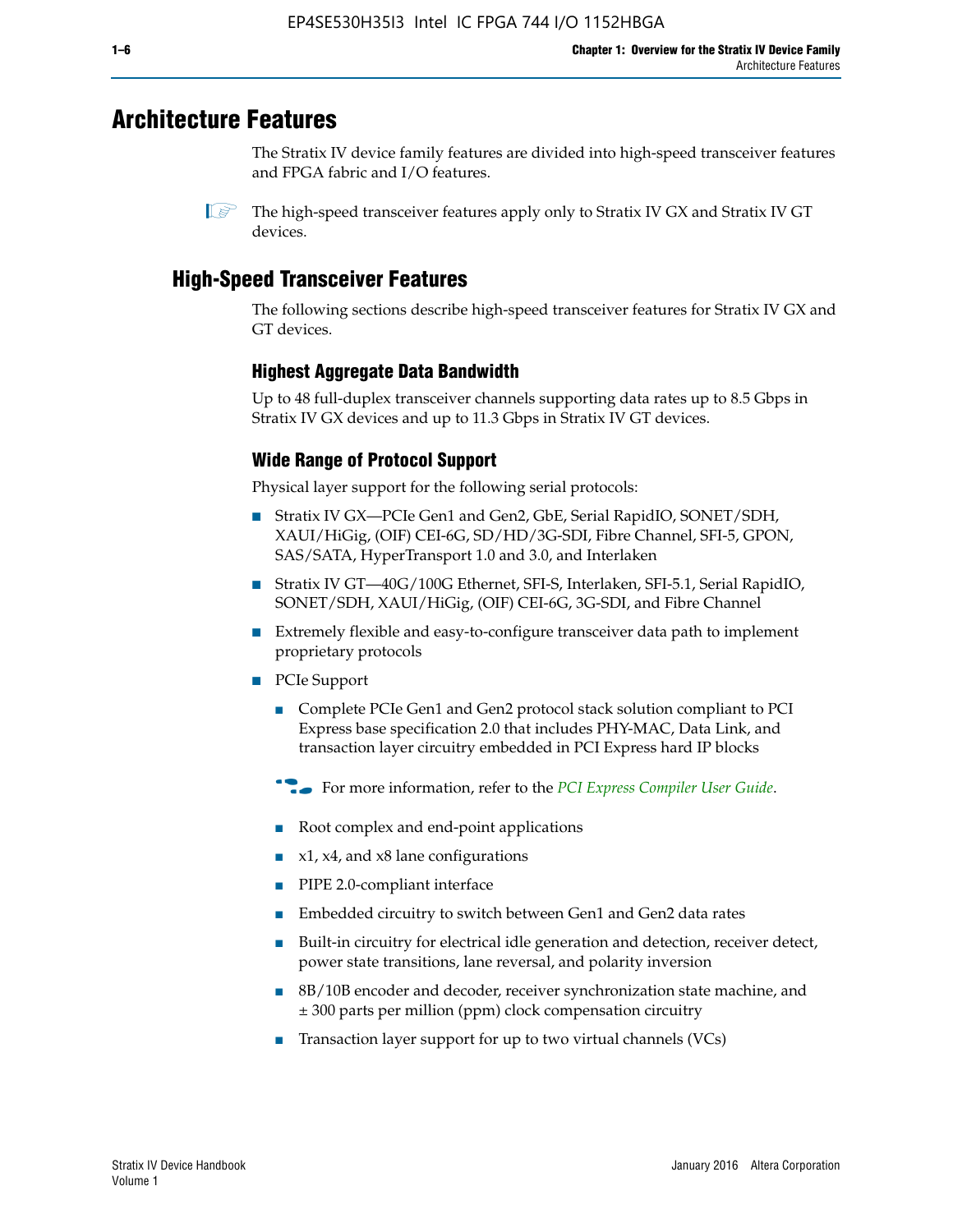- XAUI/HiGig Support
	- Compliant to IEEE802.3ae specification
	- **■** Embedded state machine circuitry to convert XGMII idle code groups  $(|11|)$ to and from idle ordered sets  $(|A|, |K|, |R|)$  at the transmitter and receiver, respectively
	- 8B/10B encoder and decoder, receiver synchronization state machine, lane deskew, and  $\pm 100$  ppm clock compensation circuitry
- GbE Support
	- Compliant to IEEE802.3-2005 specification
	- Automatic idle ordered set  $(111/112/1)$  generation at the transmitter, depending on the current running disparity
	- 8B/10B encoder and decoder, receiver synchronization state machine, and ± 100 ppm clock compensation circuitry
- Support for other protocol features such as MSB-to-LSB transmission in SONET/SDH configuration and spread-spectrum clocking in PCIe configurations

#### **Diagnostic Features**

- Serial loopback from the transmitter serializer to the receiver CDR for transceiver PCS and PMA diagnostics
- Reverse serial loopback pre- and post-CDR to transmitter buffer for physical link diagnostics
- Loopback master and slave capability in PCI Express hard IP blocks
- **For more information, refer to the** *[PCI Express Compiler User Guide](http://www.altera.com/literature/ug/ug_pci_express.pdf)***.**

#### **Signal Integrity**

Stratix IV devices simplify the challenge of signal integrity through a number of chip, package, and board-level enhancements to enable efficient high-speed data transfer into and out of the device. These enhancements include:

- Programmable 3-tap transmitter pre-emphasis with up to 8,192 pre-emphasis levels to compensate for pre-cursor and post-cursor inter-symbol interference (ISI)
- Up to 900% boost capability on the first pre-emphasis post-tap
- User-controlled and adaptive 4-stage receiver equalization with up to 16 dB of high-frequency gain
- On-die power supply regulators for transmitter and receiver phase-locked loop (PLL) charge pump and voltage controlled oscillator (VCO) for superior noise immunity
- On-package and on-chip power supply decoupling to satisfy transient current requirements at higher frequencies, thereby reducing the need for on-board decoupling capacitors
- Calibration circuitry for transmitter and receiver on-chip termination (OCT) resistors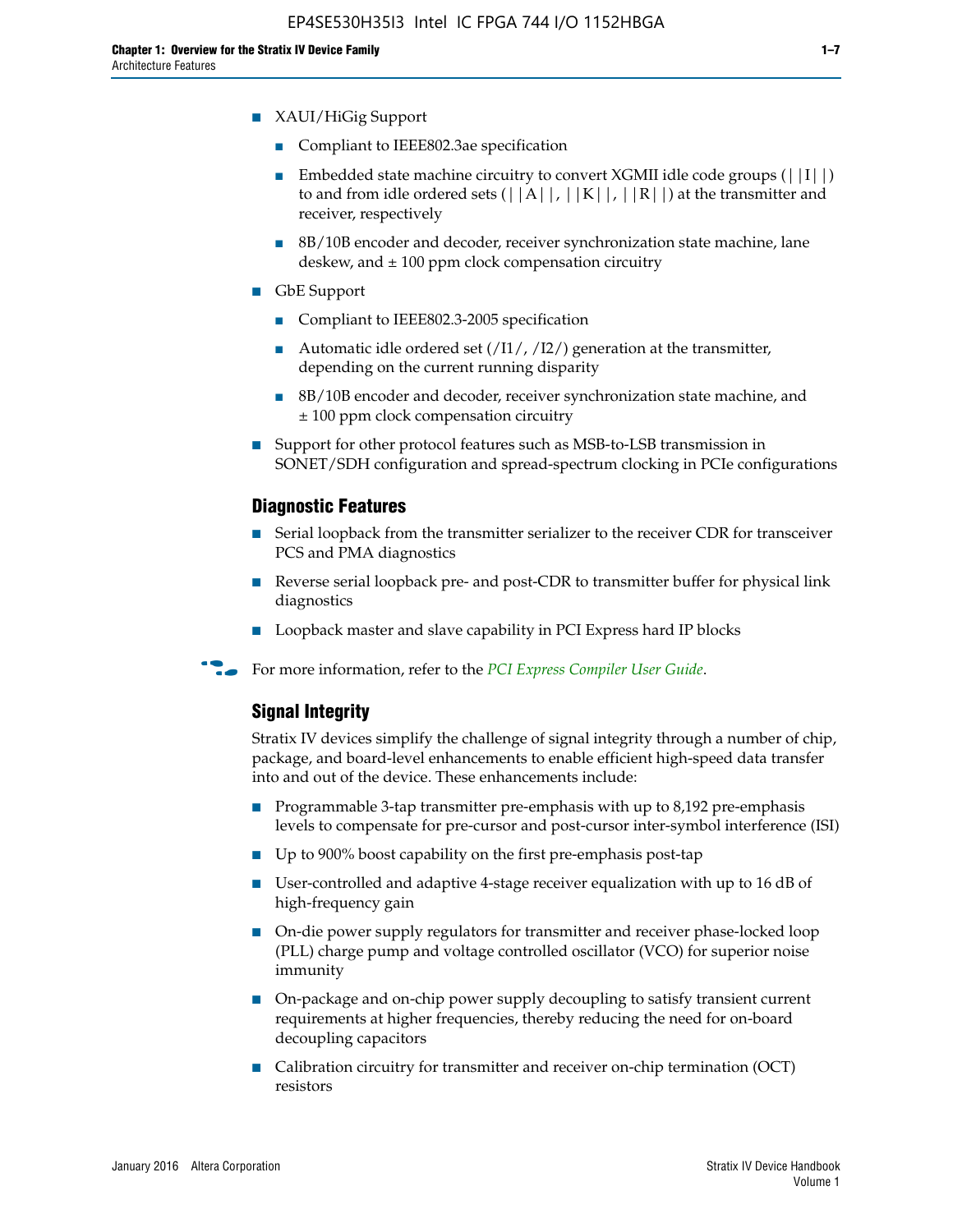# **FPGA Fabric and I/O Features**

The following sections describe the Stratix IV FPGA fabric and I/O features.

## **Device Core Features**

- Up to 531,200 LEs in Stratix IV GX and GT devices and up to 813,050 LEs in Stratix IV E devices, efficiently packed in unique and innovative adaptive logic modules (ALMs)
- Ten ALMs per logic array block (LAB) deliver faster performance, improved logic utilization, and optimized routing
- Programmable power technology, including a variety of process, circuit, and architecture optimizations and innovations
- Programmable power technology available to select power-driven compilation options for reduced static power consumption

## **Embedded Memory**

- TriMatrix embedded memory architecture provides three different memory block sizes to efficiently address the needs of diversified FPGA designs:
	- 640-bit MLAB
	- 9-Kb M9K
	- 144-Kb M144K
- Up to 33,294 Kb of embedded memory operating at up to 600 MHz
- Each memory block is independently configurable to be a single- or dual-port RAM, FIFO, ROM, or shift register

## **Digital Signal Processing (DSP) Blocks**

- Flexible DSP blocks configurable as  $9 \times 9$ -bit,  $12 \times 12$ -bit,  $18 \times 18$ -bit, and  $36 \times 36$ -bit full-precision multipliers at up to 600 MHz with rounding and saturation capabilities
- Faster operation due to fully pipelined architecture and built-in addition, subtraction, and accumulation units to combine multiplication results
- Optimally designed to support advanced features such as adaptive filtering, barrel shifters, and finite and infinite impulse response (FIR and IIR) filters

## **Clock Networks**

- Up to 16 global clocks and 88 regional clocks optimally routed to meet the maximum performance of 800 MHz
- Up to 112 and 132 periphery clocks in Stratix IV GX and Stratix IV E devices, respectively
- Up to 66 (16 GCLK + 22 RCLK + 28 PCLK) clock networks per device quadrant in Stratix IV GX and Stratix IV GT devices
- Up to 71 (16 GCLK + 22 RCLK + 33 PCLK) clock networks per device quadrant in Stratix IV E devices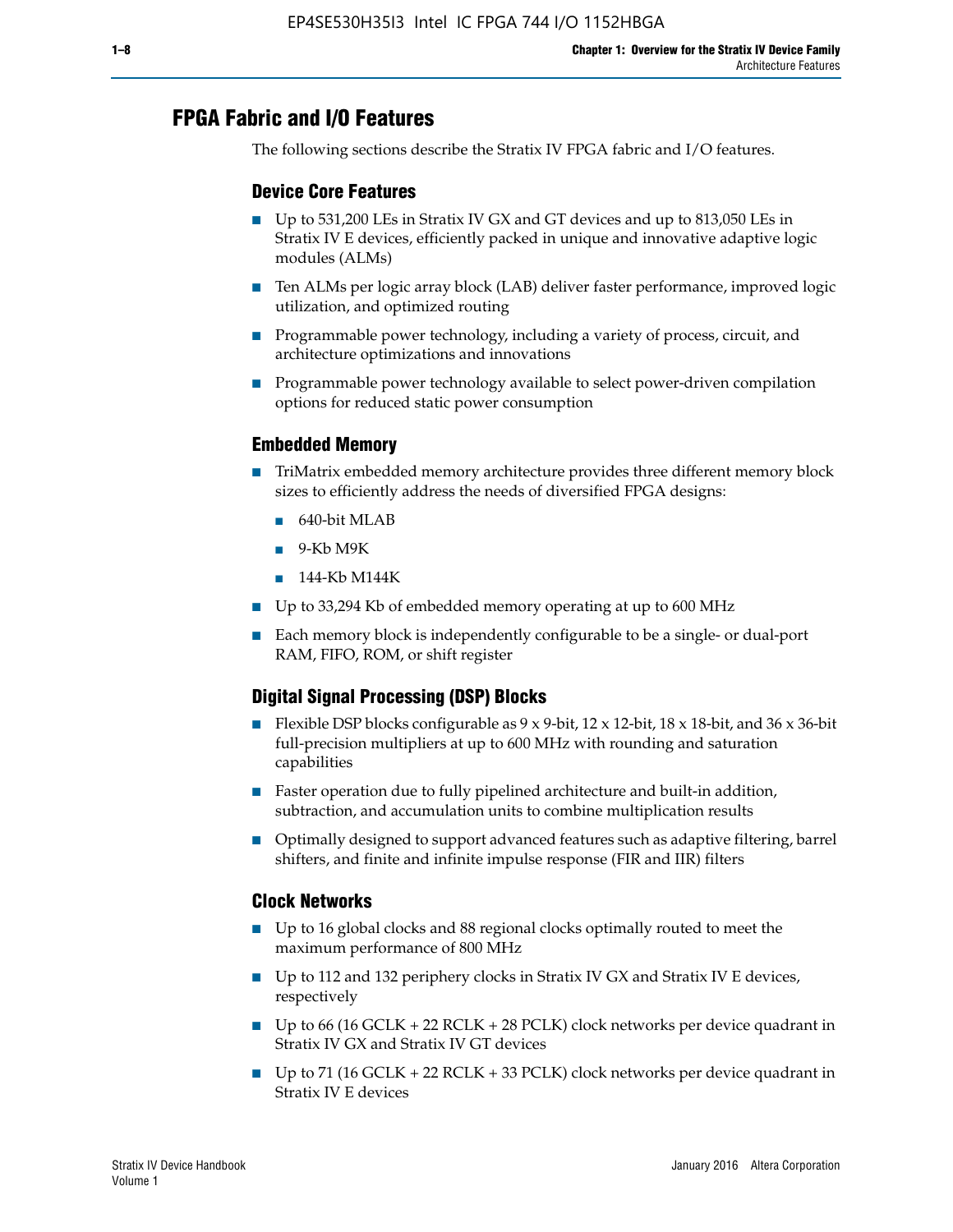## **PLLs**

- Three to 12 PLLs per device supporting spread-spectrum input tracking, programmable bandwidth, clock switchover, dynamic reconfiguration, and delay compensation
- On-chip PLL power supply regulators to minimize noise coupling

### **I/O Features**

- Sixteen to 24 modular I/O banks per device with 24 to 48 I/Os per bank designed and packaged for optimal simultaneous switching noise (SSN) performance and migration capability
- Support for a wide range of industry I/O standards, including single-ended (LVTTL/CMOS/PCI/PCIX), differential (LVDS/mini-LVDS/RSDS), voltage-referenced single-ended and differential (SSTL/HSTL Class I/II) I/O standards
- **O**n-chip series  $(R_S)$  and on-chip parallel  $(R_T)$  termination with auto-calibration for single-ended I/Os and on-chip differential  $(R_D)$  termination for differential I/Os
- Programmable output drive strength, slew rate control, bus hold, and weak pull-up capability for single-ended I/Os
- User I/O:GND: $V_{CC}$  ratio of 8:1:1 to reduce loop inductance in the package—PCB interface
- **■** Programmable transmitter differential output voltage ( $V_{OD}$ ) and pre-emphasis for high-speed LVDS I/O

#### **High-Speed Differential I/O with DPA and Soft-CDR**

- Dedicated circuitry on the left and right sides of the device to support differential links at data rates from 150 Mbps to 1.6 Gbps
- Up to 98 differential SERDES in Stratix IV GX devices, up to 132 differential SERDES in Stratix IV E devices, and up to 47 differential SERDES in Stratix IV GT devices
- DPA circuitry at the receiver automatically compensates for channel-to-channel and channel-to-clock skew in source synchronous interfaces
- Soft-CDR circuitry at the receiver allows implementation of asynchronous serial interfaces with embedded clocks at up to 1.6 Gbps data rate (SGMII and GbE)

#### **External Memory Interfaces**

- Support for existing and emerging memory interface standards such as DDR SDRAM, DDR2 SDRAM, DDR3 SDRAM, QDRII SRAM, QDRII+ SRAM, and RLDRAM II
- DDR3 up to 1,067 Mbps/533 MHz
- Programmable DQ group widths of 4 to 36 bits (includes parity bits)
- Dynamic OCT, trace mismatch compensation, read-write leveling, and half-rate register capabilities provide a robust external memory interface solution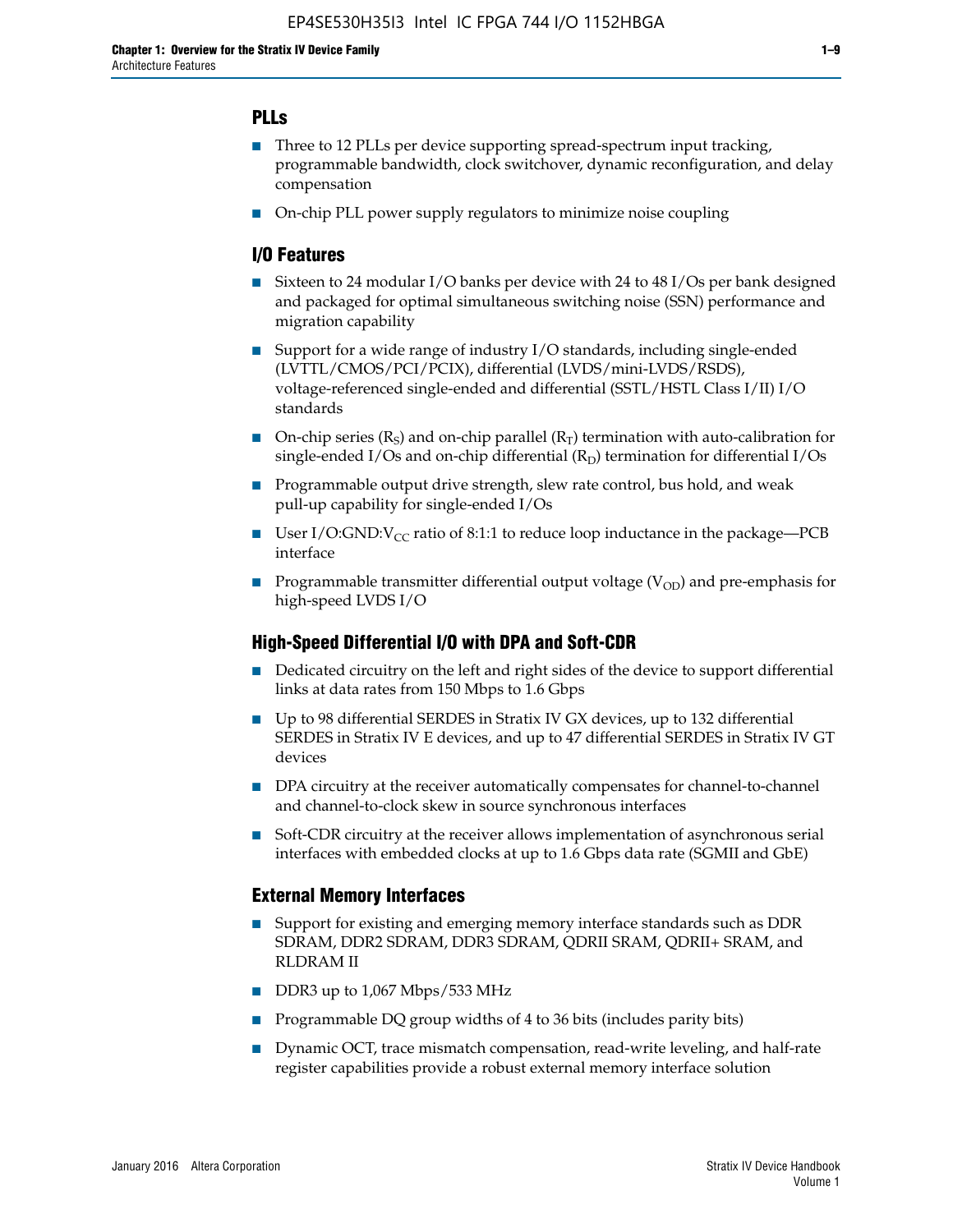## **System Integration**

- All Stratix IV devices support hot socketing
- Four configuration modes:
	- Passive Serial (PS)
	- Fast Passive Parallel (FPP)
	- Fast Active Serial (FAS)
	- JTAG configuration
- Ability to perform remote system upgrades
- 256-bit advanced encryption standard (AES) encryption of configuration bits protects your design against copying, reverse engineering, and tampering
- Built-in soft error detection for configuration RAM cells
- For more information about how to connect the PLL, external memory interfaces,  $I/O$ , high-speed differential I/O, power, and the JTAG pins to PCB, refer to the *[Stratix IV GX and Stratix IV E Device Family Pin Connection Guidelines](http://www.altera.com/literature/dp/stratix4/PCG-01005.pdf)* and the *[Stratix IV GT Device Family Pin Connection Guidelines](http://www.altera.com/literature/dp/stratix4/PCG-01006.pdf)*.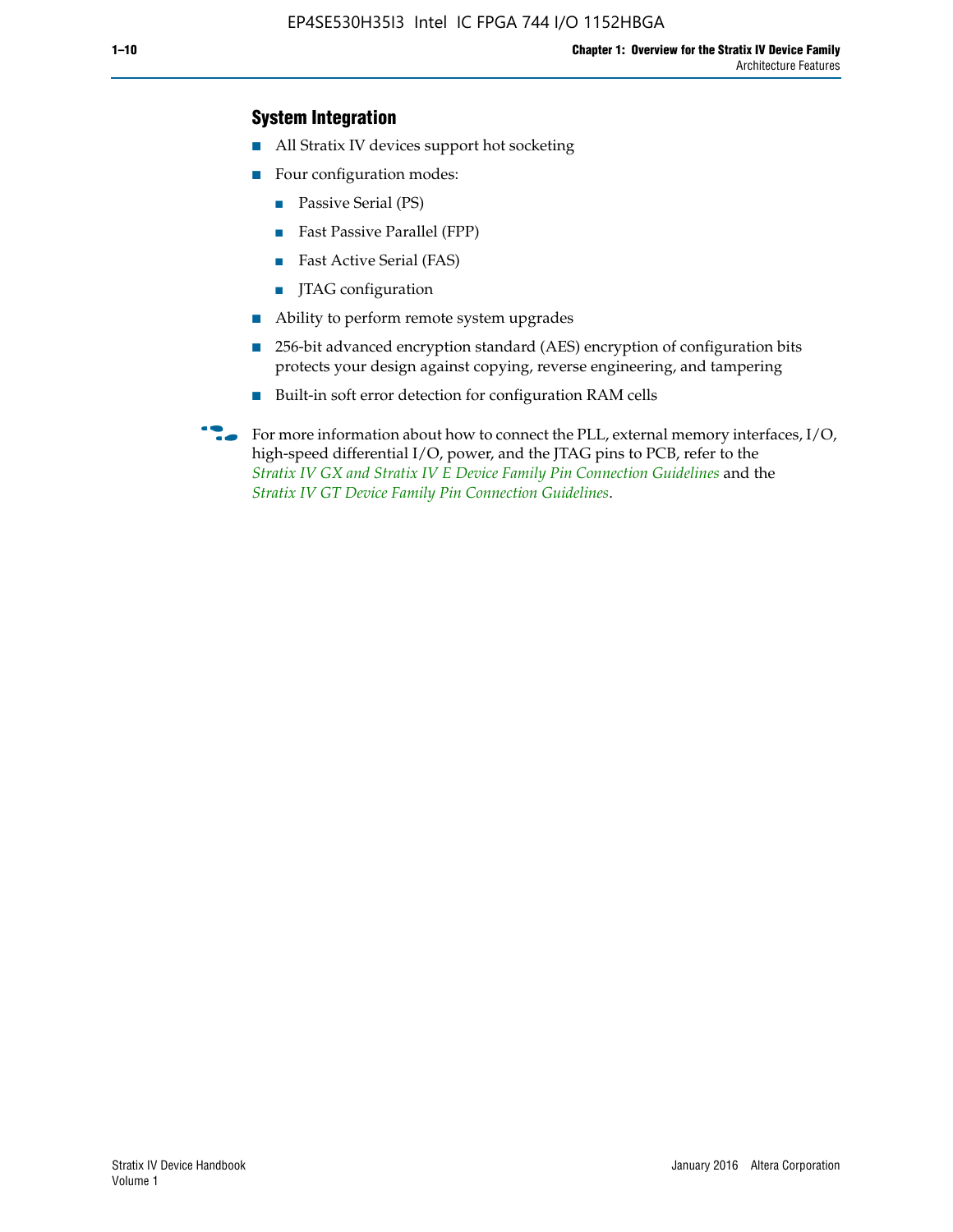#### Table 1–1 lists the Stratix IV GX device features.

## **Table 1–1. Stratix IV GX Device Features (Part 1 of 2)**

| <b>Feature</b>                                                 | EP4SGX70                |                |              | <b>EP4SGX110</b> |    |                 | <b>EP4SGX180</b>               |                |       |              | <b>EP4SGX230</b>              |                |                   |                                |                | <b>EP4SGX290</b> |       |                |       |                                  |                   |                | <b>EP4SGX360</b> |                |       |       | <b>EP4SGX530</b> |
|----------------------------------------------------------------|-------------------------|----------------|--------------|------------------|----|-----------------|--------------------------------|----------------|-------|--------------|-------------------------------|----------------|-------------------|--------------------------------|----------------|------------------|-------|----------------|-------|----------------------------------|-------------------|----------------|------------------|----------------|-------|-------|------------------|
| <b>Package</b><br><b>Option</b>                                | F780                    | F1152          | F780         | F1152            |    | F780            | F1152                          |                | F1517 | F780         | F1152                         |                | F1517             | F780                           | F1152          |                  | F1517 | F1760          | F1932 | F780                             | F1152             |                | <b>F1517</b>     | F1760          | F1932 | F1760 | F1932            |
| ALMs                                                           | 29,040                  |                |              | 42,240           |    |                 | 70,300                         |                |       |              | 91,200                        |                |                   |                                |                | 116,480          |       |                |       |                                  |                   |                | 141,440          |                |       |       | 212,480          |
| LEs                                                            | 72,600                  |                |              | 105,600          |    |                 | 175,750                        |                |       |              | 228,000                       |                |                   |                                |                | 291,200          |       |                |       |                                  |                   |                | 353,600          |                |       |       | 531,200          |
| 0.6 Gbps-<br>8.5 Gbps<br>Transceivers<br>$(PMA + PCs)$<br>(1)  |                         | 16             |              |                  | 16 | $\qquad \qquad$ |                                | 16             | 24    |              |                               | 16             | 24                | $\qquad \qquad \longleftarrow$ |                | 16               | 24    | 24             | 32    |                                  |                   | 16             | 24               | 24             | 32    | 24    | 32               |
| 0.6 Gbps-<br>6.5 Gbps<br>Transceivers<br>$(PMA + PCs)$<br>(1)  | 8                       |                | 8            | 16               |    | 8               | 16                             | -              |       | 8            | 16                            | —              | $\hspace{0.05cm}$ | 16                             | 16             |                  |       |                |       | 16                               | 16                |                |                  |                |       |       |                  |
| PMA-only<br>CMU<br>Channels<br>$(0.6$ Gbps-<br>6.5 Gbps)       | —                       | 8              |              |                  | 8  | $\qquad \qquad$ | $\qquad \qquad \longleftarrow$ | 8              | 12    | —            | $\overbrace{\phantom{aaaaa}}$ | 8              | 12                | $\qquad \qquad \longleftarrow$ |                | 8                | 12    | 12             | 16    | $\hspace{0.1mm}-\hspace{0.1mm}$  | $\hspace{0.05cm}$ | 8              | 12               | 12             | 16    | 12    | 16               |
| PCI Express<br>hard IP<br><b>Blocks</b>                        | $\overline{\mathbf{1}}$ | $\overline{2}$ | $\mathbf{1}$ | $\overline{2}$   |    | $\mathbf{1}$    |                                | $\overline{2}$ |       | $\mathbf{1}$ |                               | $\overline{c}$ |                   |                                |                | $\overline{2}$   |       |                | 4     |                                  |                   | $\overline{2}$ |                  |                | 4     |       | 4                |
| High-Speed<br><b>LVDS</b><br>SERDES (up<br>to 1.6 Gbps)<br>(4) | 28                      | 56             | 28           | 28               | 56 | 28              | 44                             |                | 88    | 28           | 44                            |                | 88                | $\qquad \qquad \longleftarrow$ | 44             |                  | 88    | 88             | 98    |                                  | 44                |                | 88               | 88             | 98    | 88    | 98               |
| SPI-4.2 Links                                                  | $\mathbf{1}$            |                |              | $\mathbf{1}$     |    | 1               | $\overline{2}$                 |                | 4     | $\mathbf{1}$ | $\overline{2}$                |                | $\overline{4}$    |                                | $\overline{c}$ |                  |       | $\overline{4}$ |       | $\overbrace{\phantom{12322111}}$ | $\overline{2}$    |                |                  | $\overline{4}$ |       |       | 4                |

**Chapter 1: Overview for the Stratix IV Device Family**

**Chapter 1: Overview for the Stratix IV Device Family**<br>Architecture Features

Architecture Features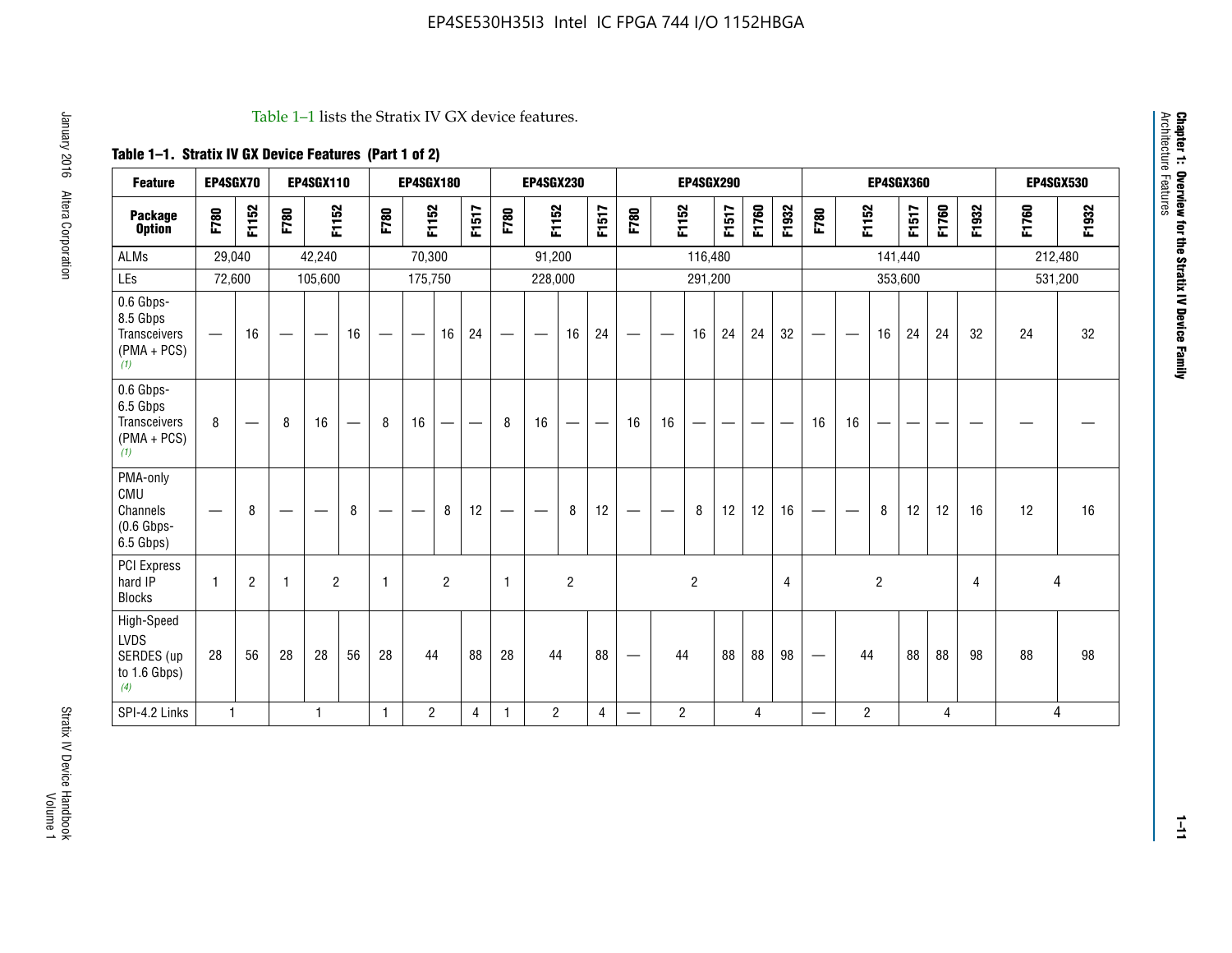**Table 1–1. Stratix IV GX Device Features (Part 2 of 2)**

| <b>Feature</b>                                       | EP4SGX70                |                        |                             | <b>EP4SGX110</b>            |                      |                             | <b>EP4SGX180</b>          |                                              |                        |                             | <b>EP4SGX230</b>            |                        |                      |                             |                             | EP4SGX290              |                      |                        |                        |                             |                             |                        | <b>EP4SGX360</b>     |                        |                        | <b>EP4SGX530</b>  |                   |
|------------------------------------------------------|-------------------------|------------------------|-----------------------------|-----------------------------|----------------------|-----------------------------|---------------------------|----------------------------------------------|------------------------|-----------------------------|-----------------------------|------------------------|----------------------|-----------------------------|-----------------------------|------------------------|----------------------|------------------------|------------------------|-----------------------------|-----------------------------|------------------------|----------------------|------------------------|------------------------|-------------------|-------------------|
| <b>Package</b><br><b>Option</b>                      | F780                    | F1152                  | F780                        | F1152                       |                      | F780                        | F1152                     |                                              | F1517                  | F780                        | F1152                       |                        | F1517                | F780                        | F1152                       |                        | F1517                | F1760                  | F1932                  | F780                        | F1152                       |                        | F1517                | F1760                  | F1932                  | F1760             | F1932             |
| M9K Blocks<br>(256x)<br>36 bits)                     | 462                     |                        |                             | 660                         |                      |                             | 950                       |                                              |                        |                             | 1,235                       |                        |                      |                             |                             | 936                    |                      |                        |                        |                             |                             | 1,248                  |                      |                        |                        | 1,280             |                   |
| M144K<br>Blocks<br>(2048 x<br>72 bits)               | 16                      |                        |                             | 16                          |                      |                             | 20                        |                                              |                        |                             | 22                          |                        |                      |                             |                             | 36                     |                      |                        |                        |                             |                             | 48                     |                      |                        |                        | 64                |                   |
| <b>Total Memory</b><br>(MLAB+M9K<br>+M144K) Kb       | 7,370                   |                        |                             | 9,564                       |                      |                             | 13,627                    |                                              |                        |                             | 17,133                      |                        |                      |                             |                             | 17,248                 |                      |                        |                        |                             |                             | 22,564                 |                      |                        |                        | 27,376            |                   |
| Embedded<br><b>Multipliers</b><br>$18 \times 18$ (2) | 384                     |                        |                             | 512                         |                      |                             | 920                       |                                              |                        |                             | 1,288                       |                        |                      |                             |                             | 832                    |                      |                        |                        |                             |                             | 1,040                  |                      |                        | 1,02<br>4              | 1,024             |                   |
| PLLs                                                 | 3                       | 4                      | 3                           | 4                           |                      | 3                           | 6                         |                                              | 8                      | 3                           | 6                           |                        | 8                    | 4                           | 6                           |                        | 8                    | 12                     | 12                     | 4                           | 6                           |                        | 8                    | 12                     | 12                     | 12                | 12                |
| User I/Os $(3)$                                      | 372                     | 488                    | 372                         | 372                         | 48<br>8              | 372                         | 56<br>4                   | 56<br>4                                      | 74<br>$\overline{4}$   | 372                         | 564                         | 56<br>4                | 74<br>$\overline{4}$ | 289                         | 564                         | 56<br>4                | 74<br>4              | 88<br>0                | 92<br>$\mathbf 0$      | 289                         | 564                         | 56<br>4                | 74<br>4              | 88<br>0                | 920                    | 880               | 920               |
| Speed Grade<br>(fastest to<br>slowest) (5)           | $-2x,$<br>$-3,$<br>$-4$ | $-2,$<br>$-3,$<br>$-4$ | $-2\times$<br>$-3,$<br>$-4$ | $-2\times$<br>$-3,$<br>$-4$ | $-2,$<br>-3,<br>$-4$ | $-2\times$<br>$-3,$<br>$-4$ | $-2$<br>×,<br>$-3,$<br>-4 | $-2$<br>$\,$<br>$-3$<br>$\mathbf{r}$<br>$-4$ | $-2,$<br>$-3,$<br>$-4$ | $-2\times$<br>$-3,$<br>$-4$ | $-2\times$<br>$-3,$<br>$-4$ | $-2,$<br>$-3,$<br>$-4$ | $-2,$<br>-3,<br>$-4$ | $-2\times$<br>$-3,$<br>$-4$ | $-2\times$<br>$-3,$<br>$-4$ | $-2,$<br>$-3,$<br>$-4$ | $-2,$<br>-3,<br>$-4$ | $-2,$<br>$-3,$<br>$-4$ | $-2,$<br>$-3,$<br>$-4$ | $-2\times$<br>$-3,$<br>$-4$ | $-2\times$<br>$-3,$<br>$-4$ | $-2,$<br>$-3,$<br>$-4$ | $-2,$<br>-3,<br>$-4$ | $-2,$<br>$-3,$<br>$-4$ | $-2,$<br>$-3,$<br>$-4$ | $-2, -3,$<br>$-4$ | $-2, -3,$<br>$-4$ |

#### **Notes to Table 1–1:**

(1) The total number of transceivers is divided equally between the left and right side of each device, except for the devices in the F780 package. These devices have eight transceiver channels located only on the right side of the device.

- (2) Four multiplier adder mode.
- (3) The user I/Os count from pin-out files includes all general purpose I/O, dedicated clock pins, and dual purpose configuration pins. Transceiver pins and dedicated configuration pins are not included in the pin count.
- (4) Total pairs of high-speed LVDS SERDES take the lowest channel count of  $R_X/T_X$ .
- (5) The difference between the Stratix IV GX devices in the –2 and –2x speed grades is the number of available transceiver channels. The –2 device allows you to use the transceiver CMU blocks as transceiver channels. The –2x device does NOT allow you to use the CMU blocks as transceiver channels. In addition to the reduction of available transceiver channels in the Stratix IV GX –2x device, the data rates in the –2x device are limited to 6.5 Gbps.

January 2016 Altera Corporation

Altera Corporation

January 2016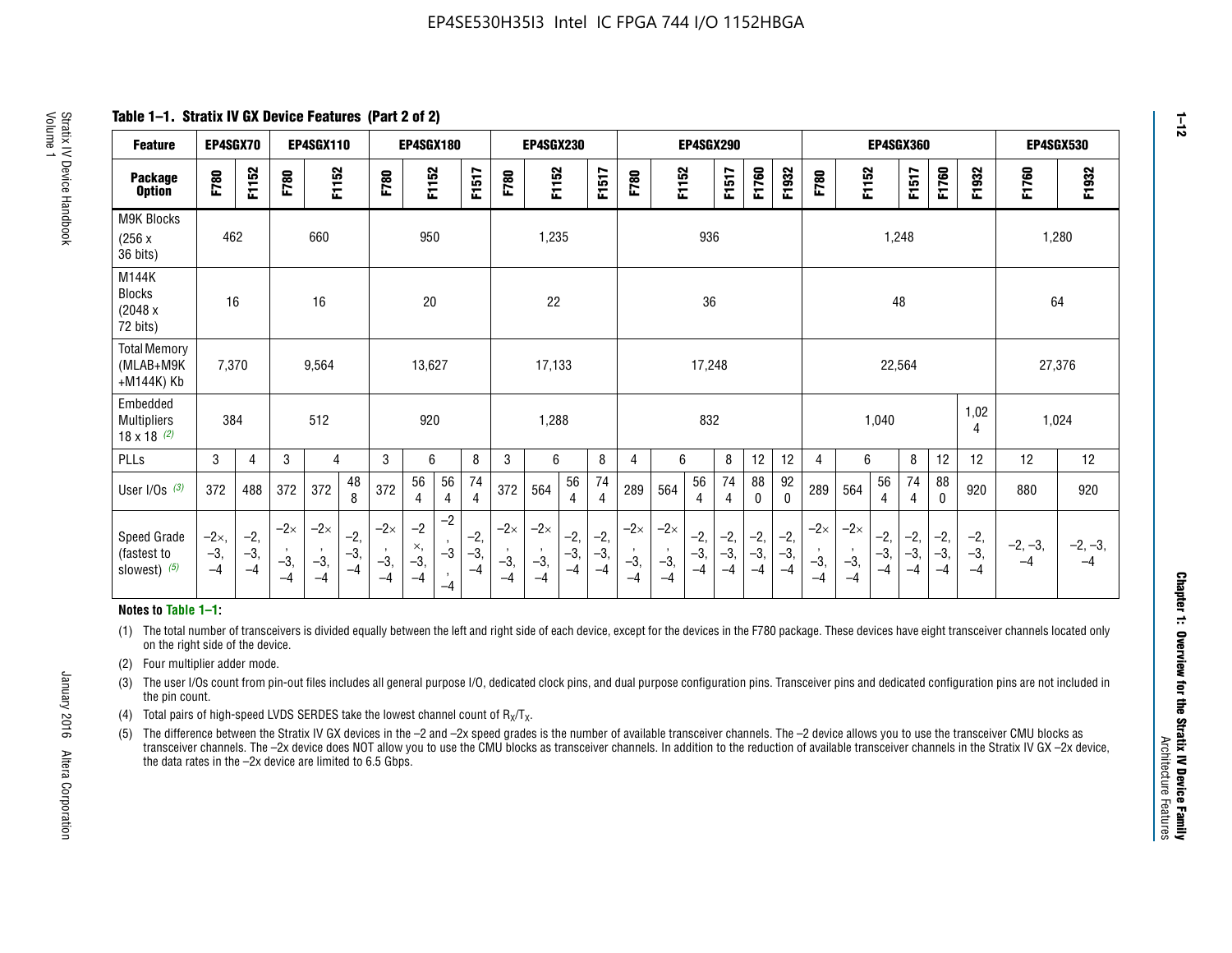Table 1–2 lists the Stratix IV GX device package options.

#### **Table 1–2. Stratix IV GX Device Package Options** *(1)***,** *(2)*

| <b>Device</b> |                  | <b>F780</b><br>(29 mm x 29 mm) $(6)$ | F1152<br>$(35 \, \text{mm} \times 35 \, \text{mm})$<br>(6) |             | <b>F1152</b><br>$(35$ mm x 35 mm) $(5)$ , $(7)$ | F1517<br>(40 mm x 40 mm)<br>$(5)$ $(7)$ | F1760<br>$(42.5 \text{ mm} \times 42.5 \text{ mm})$<br>Ш | F1932<br>$(45 \, \text{mm} \times 45 \, \text{mm})$<br>(7) |
|---------------|------------------|--------------------------------------|------------------------------------------------------------|-------------|-------------------------------------------------|-----------------------------------------|----------------------------------------------------------|------------------------------------------------------------|
| EP4SGX70      | <b>DF29</b>      |                                      |                                                            | <b>HF35</b> |                                                 |                                         |                                                          |                                                            |
| EP4SGX110     | <b>DF29</b>      |                                      | FF35                                                       | <b>HF35</b> |                                                 |                                         |                                                          |                                                            |
| EP4SGX180     | DF <sub>29</sub> |                                      | FF35                                                       |             | <b>HF35</b>                                     | KF40                                    |                                                          |                                                            |
| EP4SGX230     | <b>DF29</b>      |                                      | FF35                                                       |             | <b>HF35</b>                                     | KF40                                    |                                                          |                                                            |
| EP4SGX290     |                  | FH29 $(3)$                           | <b>FF35</b>                                                |             | <b>HF35</b>                                     | KF40                                    | KF43                                                     | <b>NF45</b>                                                |
| EP4SGX360     |                  | FH29 $(3)$                           | FF35                                                       |             | <b>HF35</b>                                     | KF40                                    | KF43                                                     | <b>NF45</b>                                                |
| EP4SGX530     |                  |                                      |                                                            |             | HH35 $(4)$                                      | KH40 (4)                                | KF43                                                     | <b>NF45</b>                                                |

#### **Notes to Table 1–2:**

(1) Device packages in the same column and marked under the same arrow sign have vertical migration capability.

(2) Use the Pin Migration Viewer in the Pin Planner to verify the pin migration compatibility when migrating devices. For more information, refer to *[I/O Management](http://www.altera.com/literature/hb/qts/qts_qii52013.pdf)* in the *Quartus II Handbook, Volume 2*.

(3) The 780-pin EP4SGX290 and EP4SGX360 devices are available only in 33 mm x 33 mm Hybrid flip chip package.

(4) The 1152-pin and 1517-pin EP4SGX530 devices are available only in 42.5 mm x 42.5 mm Hybrid flip chip packages.

(5) When migrating between hybrid and flip chip packages, there is an additional keep-out area. For more information, refer to the *[Package Information Datasheet for Altera Devices](http://www.altera.com/literature/ds/dspkg.pdf)*.

(6) Devices listed in this column are available in –2x, –3, and –4 speed grades. These devices do not have on-package decoupling capacitors.

(7) Devices listed in this column are available in –2, –3, and –4 speed grades. These devices have on-package decoupling capacitors. For more information about on-package decoupling capacitor value in each device, refer to Table 1–3.

 $\mathbb{L}$ s On-package decoupling reduces the need for on-board or PCB decoupling capacitors by satisfying the transient current requirements at higher frequencies. The *[Power Delivery Network](http://www.altera.com/literature/ug/pdn_tool_stxiv.zip)* design tool for Stratix IV devices accounts for the on-package decoupling and reflects the reduced requirements for PCB decoupling capacitors.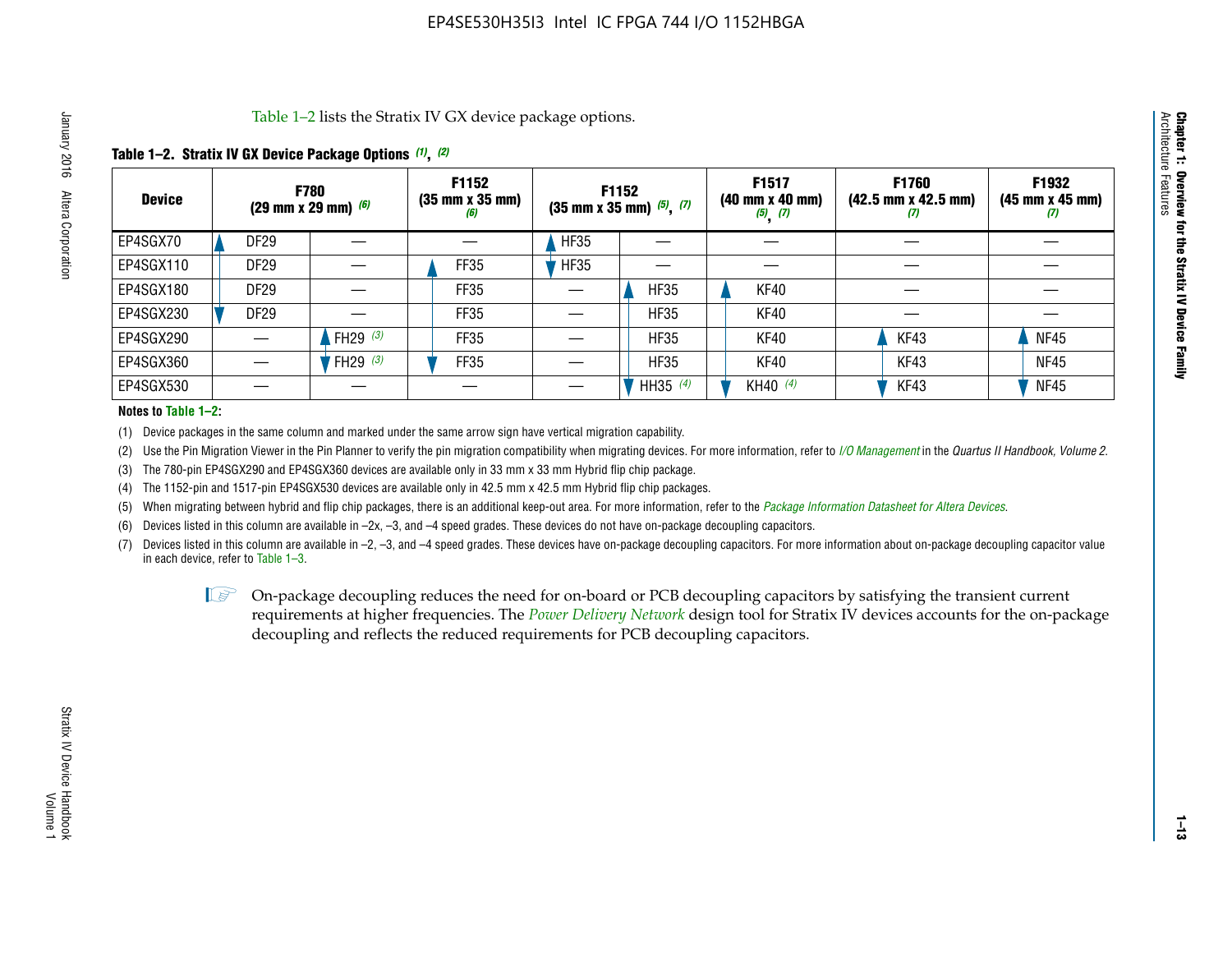| <b>Ordering Information</b> |             | <b>V<sub>cc</sub></b>               | V <sub>ccio</sub>    | V <sub>CCL_GXB</sub>         | $V_{\texttt{CCA}\_\textsf{L/R}}$ | $V_{CCT}$ and $V_{CCR}$ (Shared)              |
|-----------------------------|-------------|-------------------------------------|----------------------|------------------------------|----------------------------------|-----------------------------------------------|
|                             |             |                                     |                      |                              |                                  |                                               |
| EP4SGX70                    | <b>HF35</b> | $2\times1$ uF + $2\times470$ nF     | 10nF per bank $(2)$  | 100nF per transceiver block  | 100nF                            | $1 \times 470$ nF + $1 \times 47$ nF per side |
| EP4SGX110                   | <b>HF35</b> | $2\times1$ uF + 2 $\times$ 470nF    | 10nF per bank $(2)$  | 100nF per transceiver block  | 100 <sub>nF</sub>                | $1\times470$ nF + $1\times47$ nF per side     |
| EP4SGX180                   | <b>HF35</b> | $2\times1$ uF + $2\times470$ nF     | 10nF per bank $(2)$  | 100nF per transceiver block  | 100 <sub>n</sub> F               | $1 \times 470$ nF + $1 \times 47$ nF per side |
|                             | KF40        |                                     |                      |                              |                                  |                                               |
|                             | <b>HF35</b> |                                     |                      |                              |                                  | $1 \times 470$ nF + $1 \times 47$ nF          |
| EP4SGX230                   | KF40        | $2\times1$ uF + $2\times470$ nF     | 10 nF per bank $(2)$ | 100 nF per transceiver block | 100 nF                           | per side                                      |
|                             | <b>HF35</b> |                                     |                      |                              |                                  |                                               |
|                             | KF40        |                                     |                      |                              |                                  | $1 \times 470$ nF + $1 \times 47$ nF          |
| EP4SGX290                   | KF43        | $4 \times 1$ uF + $4 \times 470$ nF | 10 nF per bank $(2)$ | 100 nF per transceiver block | 100nF                            | per side                                      |
|                             | <b>NF45</b> |                                     |                      |                              |                                  |                                               |
|                             | <b>HF35</b> |                                     |                      |                              |                                  |                                               |
|                             | KF40        |                                     |                      |                              |                                  | $1 \times 470$ nF + $1 \times 47$ nF          |
| EP4SGX360                   | KF43        | $4 \times 1$ uF + $4 \times 470$ nF | 10 nF per bank $(2)$ | 100 nF per transceiver block | 100 nF                           | per side                                      |
|                             | <b>NF45</b> |                                     |                      |                              |                                  |                                               |
|                             | <b>HH35</b> |                                     |                      |                              |                                  |                                               |
|                             | <b>KH40</b> |                                     |                      |                              |                                  | $1 \times 470$ nF + $1 \times 47$ nF          |
| EP4SGX530                   | KF43        | $4 \times 1$ uF + $4 \times 470$ nF | 10 nF per bank $(2)$ | 100 nF per transceiver block | 100 nF                           | per side                                      |
|                             | <b>NF45</b> |                                     |                      |                              |                                  |                                               |

**Notes to Table 1–3:**

(1) Table 1-3 refers to production devices on-package decoupling. For more information about decoupling design of engineering sample (ES) devices, contact [Altera Technical Support](http://mysupport.altera.com/eservice/login.asp).

(2) For I/O banks  $3(*)$ ,  $4(*)$ ,  $7(*)$ , and  $8(*)$  only. There is no OPD for I/O bank  $1(*)$ ,  $2(*)$ ,  $5(*)$ , and  $6(*)$ .

**1–14**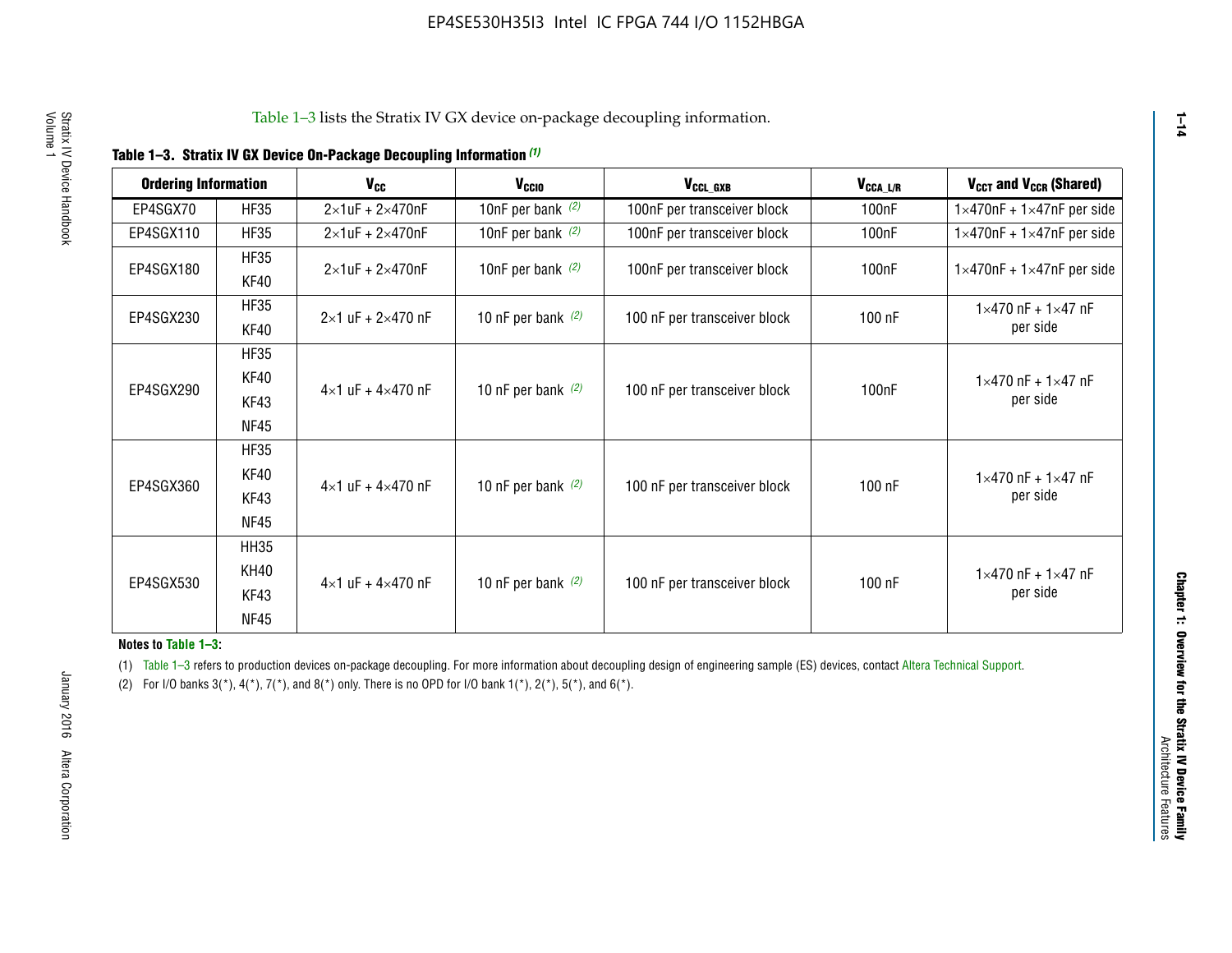#### Table 1–4 lists the Stratix IV E device features.

#### **Table 1–4. Stratix IV E Device Features**

| <b>Feature</b>                                      | <b>EP4SE230</b> |     | <b>EP4SE360</b>                          |              | <b>EP4SE530</b> |              |                | <b>EP4SE820</b> |                 |  |
|-----------------------------------------------------|-----------------|-----|------------------------------------------|--------------|-----------------|--------------|----------------|-----------------|-----------------|--|
| Package Pin Count                                   | 780             | 780 | 1152                                     | 1152         | 1517            | 1760         | 1152           | 1517            | 1760            |  |
| ALMs                                                | 91,200          |     | 141,440                                  |              | 212,480         |              |                | 325,220         |                 |  |
| LEs                                                 | 228,000         |     | 353,600                                  |              | 531,200         |              |                | 813,050         |                 |  |
| High-Speed LVDS<br>SERDES (up to<br>1.6 Gbps) $(1)$ | 56              | 56  | 88                                       | 88           | 112             | 112          | 88             | 112             | 132             |  |
| SPI-4.2 Links                                       | 3               | 3   | 4                                        | 4            |                 | 6            | $\overline{4}$ | 6               | 6               |  |
| <b>M9K Blocks</b><br>(256 x 36 bits)                | 1,235           |     | 1,248                                    |              | 1,280           |              |                | 1610            |                 |  |
| M144K Blocks<br>(2048 x 72 bits)                    | 22              |     | 48                                       |              | 64              |              | 60             |                 |                 |  |
| <b>Total Memory</b><br>$(MLAB+M9K+$<br>M144K) Kb    | 17,133          |     | 22,564                                   |              | 27,376          |              |                | 33,294          |                 |  |
| <b>Embedded Multipliers</b><br>$(18 \times 18)$ (2) | 1,288           |     | 1,040                                    |              | 1,024           |              |                | 960             |                 |  |
| PLLs                                                | 4               | 4   | 8                                        | 8            | 12              | 12           | 8              | 12              | 12 <sup>2</sup> |  |
| User I/Os $(3)$                                     | 488             | 488 | 744                                      | 744          | 976             | 976          | 744(4)         | 976(4)          | 1120 $(4)$      |  |
| Speed Grade<br>(fastest to slowest)                 |                 |     | $-2, -3, -4$ $ -2, -3, -4$ $ -2, -3, -4$ | $-2, -3, -4$ | $-2, -3, -4$    | $-2, -3, -4$ | $-3, -4$       | $-3, -4$        | $-3, -4$        |  |

#### **Notes to Table 1–4:**

(1) The user I/O count from the pin-out files include all general purpose I/Os, dedicated clock pins, and dual purpose configuration pins. Transceiver pins and dedicated configuration pins are not included in the pin count.

(2) Four multiplier adder mode.

(3) Total pairs of high-speed LVDS SERDES take the lowest channel count of  $R_X/T_X$ .

(4) This data is preliminary.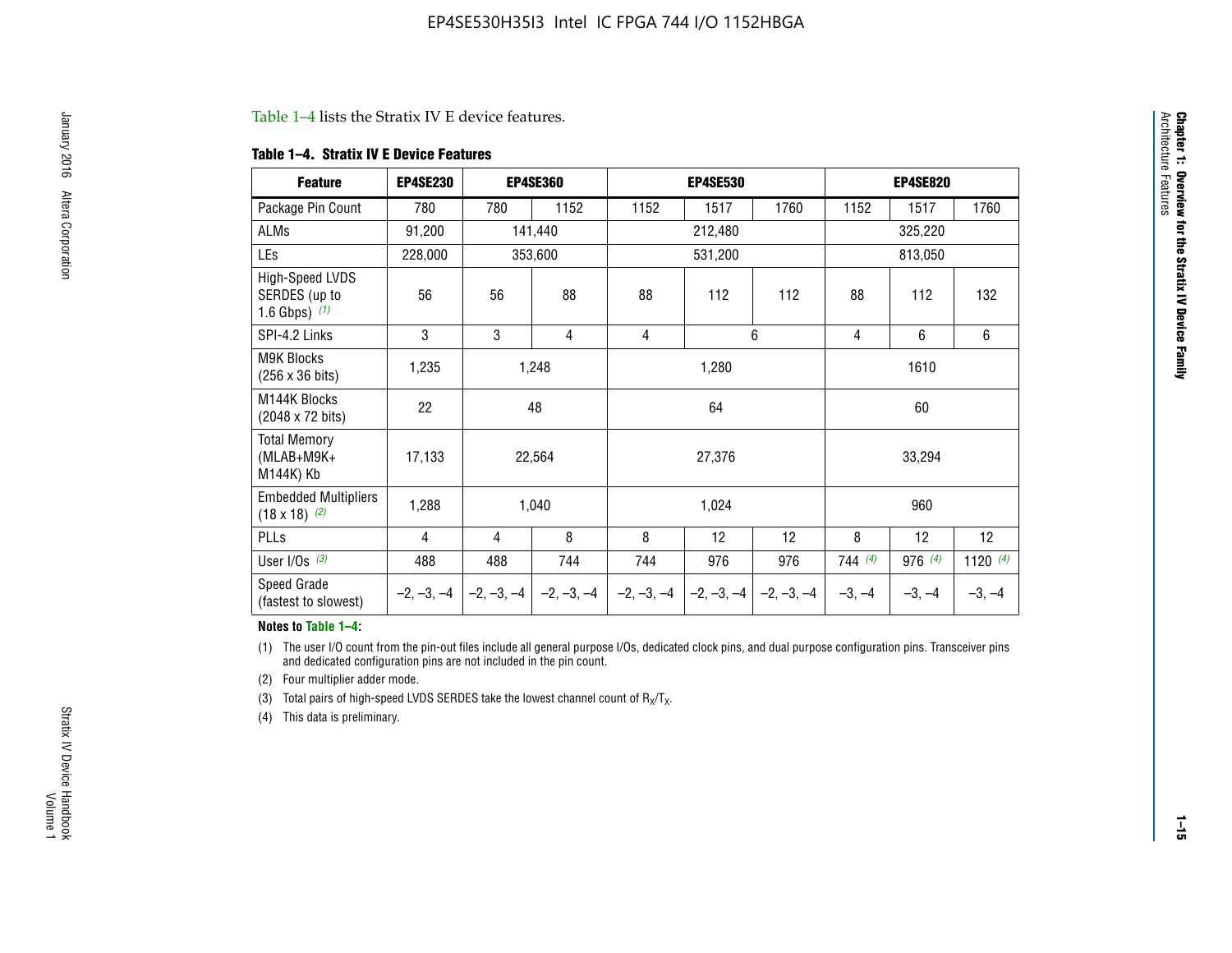Table 1–5 summarizes the Stratix IV E device package options.

| <b>Device</b> | <b>F780</b><br>$(29 \text{ mm} \times 29 \text{ mm})$ $(5)$ , $(6)$ | F1152<br>$(35 \text{ mm} \times 35 \text{ mm})$ $(5)$ , $(7)$ | F <sub>1517</sub><br>$(40 \text{ mm} \times 40 \text{ mm})$ (7) | <b>F1760</b><br>$(42.5$ mm x 42.5 mm) $(7)$ |  |  |
|---------------|---------------------------------------------------------------------|---------------------------------------------------------------|-----------------------------------------------------------------|---------------------------------------------|--|--|
| EP4SE230      | F29                                                                 |                                                               |                                                                 |                                             |  |  |
| EP4SE360      | H <sub>29</sub> $(3)$                                               | F35                                                           |                                                                 |                                             |  |  |
| EP4SE530      |                                                                     | H35 $(4)$                                                     | H40 $(4)$                                                       | F43                                         |  |  |
| EP4SE820      |                                                                     | H35 $(4)$                                                     | H40 $(4)$                                                       | F43                                         |  |  |

**Table 1–5. Stratix IV E Device Package Options** *(1)***,** *(2)*

#### **Notes to Table 1–5:**

(1) Device packages in the same column and marked under the same arrow sign have vertical migration capability.

(2) Use the Pin Migration Viewer in the Pin Planner to verify the pin migration compatibility when migrating devices. For more information, refer to *[I/O Management](http://www.altera.com/literature/hb/qts/qts_qii52013.pdf)* in the *Quartus II Handbook, Volume 2*.

(3) The 780-pin EP4SE360 device is available only in the 33 mm x 33 mm Hybrid flip chip package.

(4) The 1152-pin and 1517-pin for EP4SE530 and EP4SE820 devices are available only in the 42.5 mm x 42.5 mm Hybrid flip chip package.

(5) When migrating between hybrid and flip chip packages, there is an additional keep-out area. For more information, refer to the *[Package](http://www.altera.com/literature/ds/dspkg.pdf)  [Information Datasheet for Altera Devices](http://www.altera.com/literature/ds/dspkg.pdf)*.

(6) Devices listed in this column do not have on-package decoupling capacitors.

(7) Devices listed in this column have on-package decoupling capacitors. For more information about on-package decoupling capacitor value for each device, refer to Table 1–6.

Table 1–6 lists the Stratix IV E on-package decoupling information.

| Table 1–6. Stratix IV E Device On-Package Decoupling Information (1) |  |  |  |  |  |
|----------------------------------------------------------------------|--|--|--|--|--|
|----------------------------------------------------------------------|--|--|--|--|--|

|          | <b>Ordering Information</b> | <b>V<sub>cc</sub></b>               | <b>V<sub>CCIO</sub></b> |
|----------|-----------------------------|-------------------------------------|-------------------------|
| EP4SE360 | F35                         | $4 \times 1$ uF + $4 \times 470$ nF | 10 nF per bank          |
|          | H <sub>35</sub>             |                                     |                         |
| EP4SE530 | H40                         | $4 \times 1$ uF + $4 \times 470$ nF | 10 nF per bank          |
|          | F43                         |                                     |                         |
|          | H <sub>35</sub>             |                                     |                         |
| EP4SE820 | H40                         | $4 \times 1$ uF + $4 \times 470$ nF | 10 nF per bank          |
|          | F43                         |                                     |                         |

**Note to Table 1–6:**

(1) Table 1–6 refers to production devices on-package decoupling. For more information about decoupling design of engineering sample (ES) devices, contact [Altera Technical Support](http://mysupport.altera.com/eservice/login.asp).

Table 1–7 lists the Stratix IV GT device features.

| <b>Feature</b>                       | <b>EP4S40G2</b> | <b>EP4S40G5</b> | <b>EP4S100G2</b> | <b>EP4S100G3</b> | <b>EP4S100G4</b> | <b>EP4S100G5</b> |         |
|--------------------------------------|-----------------|-----------------|------------------|------------------|------------------|------------------|---------|
| Package Pin Count                    | 1517            | 1517            | 1517             | 1932             | 1932             | 1517             | 1932    |
| <b>ALMs</b>                          | 91,200          | 212,480         | 91,200           | 116,480          | 141,440          | 212.480          |         |
| LEs                                  | 228,000         | 531,200         | 228,000          | 291,200          | 353,600          |                  | 531,200 |
| <b>Total Transceiver</b><br>Channels | 36              | 36              | 36               | 48               | 48               | 36               | 48      |

**Table 1–7. Stratix IV GT Device Features (Part 1 of 2)**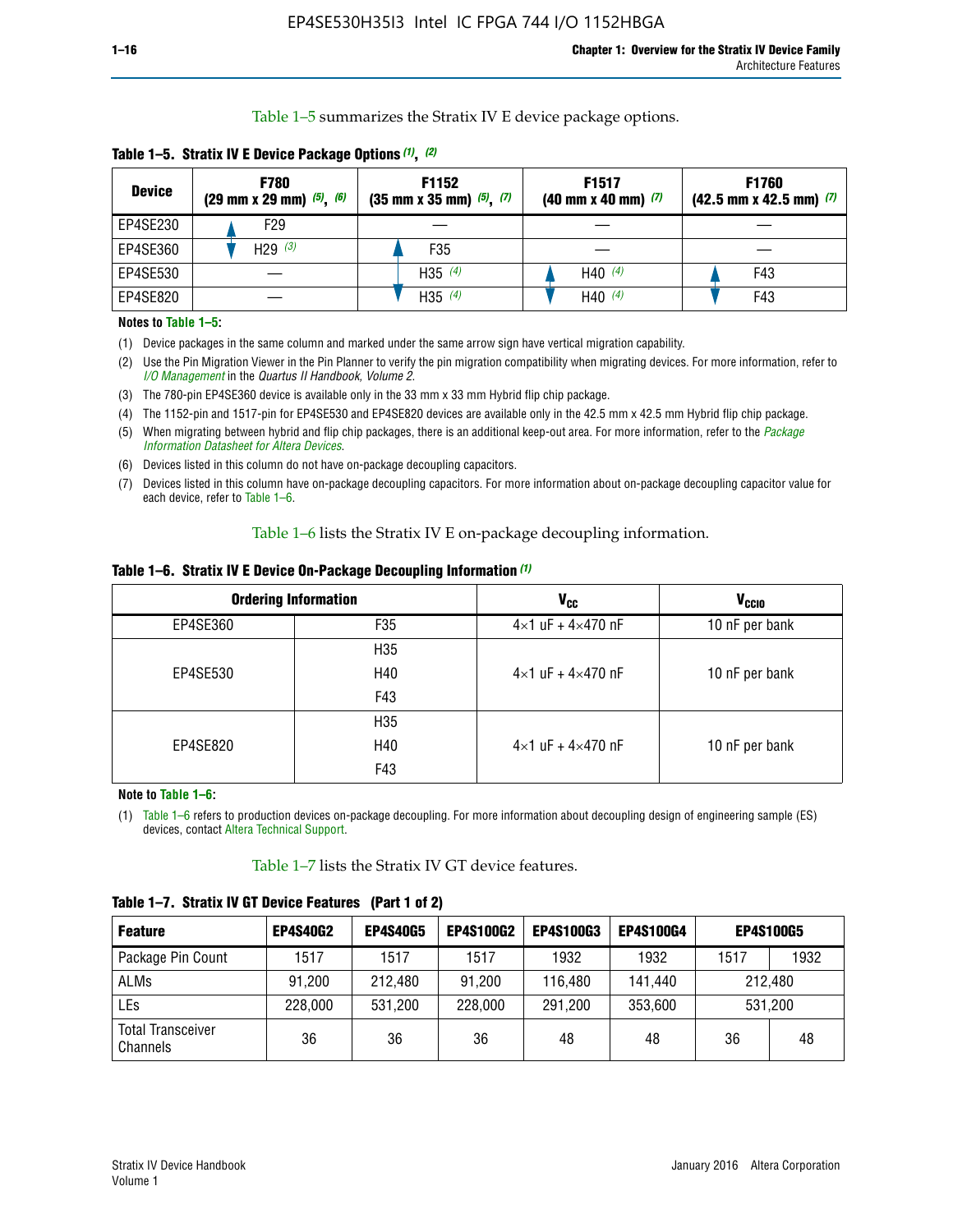#### **Table 1–7. Stratix IV GT Device Features (Part 2 of 2)**

| <b>Feature</b>                                                               | <b>EP4S40G2</b> | <b>EP4S40G5</b> | <b>EP4S100G2</b> | <b>EP4S100G3</b> | <b>EP4S100G4</b> | <b>EP4S100G5</b>          |                |
|------------------------------------------------------------------------------|-----------------|-----------------|------------------|------------------|------------------|---------------------------|----------------|
| 10G Transceiver<br>Channels<br>(600 Mbps - 11.3 Gbps<br>with PMA + PCS)      | 12              | 12              | 24               | 24               | 24               | 24                        | 32             |
| 8G Transceiver<br>Channels<br>(600 Mbps - 8.5 Gbps)<br>with PMA + PCS) $(1)$ | 12              | 12              | $\pmb{0}$        | 8                | 8                | $\mathbf 0$               | $\mathbf 0$    |
| PMA-only CMU<br>Channels<br>(600 Mbps- 6.5 Gbps)                             | 12              | 12              | 12               | 16               | 16               | 12                        | 16             |
| PCIe hard IP Blocks                                                          | $\overline{2}$  | $\overline{2}$  | $\overline{2}$   | 4                | $\overline{4}$   | $\overline{2}$            | $\overline{4}$ |
| High-Speed LVDS<br><b>SERDES</b><br>(up to 1.6 Gbps) $(2)$                   | 46              | 46              | 46               | 47               | 47               | 46                        | 47             |
| SP1-4.2 Links                                                                | $\overline{2}$  | $\overline{2}$  | $\overline{2}$   | $\overline{2}$   | $\overline{2}$   | $\overline{2}$            | $\overline{2}$ |
| <b>M9K Blocks</b><br>(256 x 36 bits)                                         | 1,235           | 1,280           | 1,235            | 936              | 1,248            |                           | 1,280          |
| M144K Blocks<br>(2048 x 72 bits)                                             | 22              | 64              | 22               | 36               | 48               |                           | 64             |
| Total Memory (MLAB +<br>M9K + M144K) Kb                                      | 17,133          | 27,376          | 17,133           | 17,248           | 22,564           |                           | 27,376         |
| <b>Embedded Multipliers</b><br>$18 \times 18^{(3)}$                          | 1,288           | 1,024           | 1,288            | 832              | 1,024            |                           | 1,024          |
| PLLs                                                                         | 8               | 8               | 8                | 12               | 12               | 8                         | 12             |
| User I/Os $(4)$ , $(5)$                                                      | 654             | 654             | 654              | 781              | 781              | 654                       | 781            |
| Speed Grade<br>(fastest to slowest)                                          | $-1, -2, -3$    | $-1, -2, -3$    | $-1, -2, -3$     | $-1, -2, -3$     | $-1, -2, -3$     | $-1, -2, -3$ $-1, -2, -3$ |                |

**Notes to Table 1–7:**

(1) You can configure all 10G transceiver channels as 8G transceiver channels. For example, the EP4S40G2F40 device has twenty-four 8G transceiver channels and the EP4S100G5F45 device has thirty-two 8G transceiver channels.

(2) Total pairs of high-speed LVDS SERDES take the lowest channel count of  $R_X/T_X$ .

(3) Four multiplier adder mode.

(4) The user I/O count from the pin-out files include all general purpose I/Os, dedicated clock pins, and dual purpose configuration pins. Transceiver pins and dedicated configuration pins are not included in the pin count.

(5) This data is preliminary.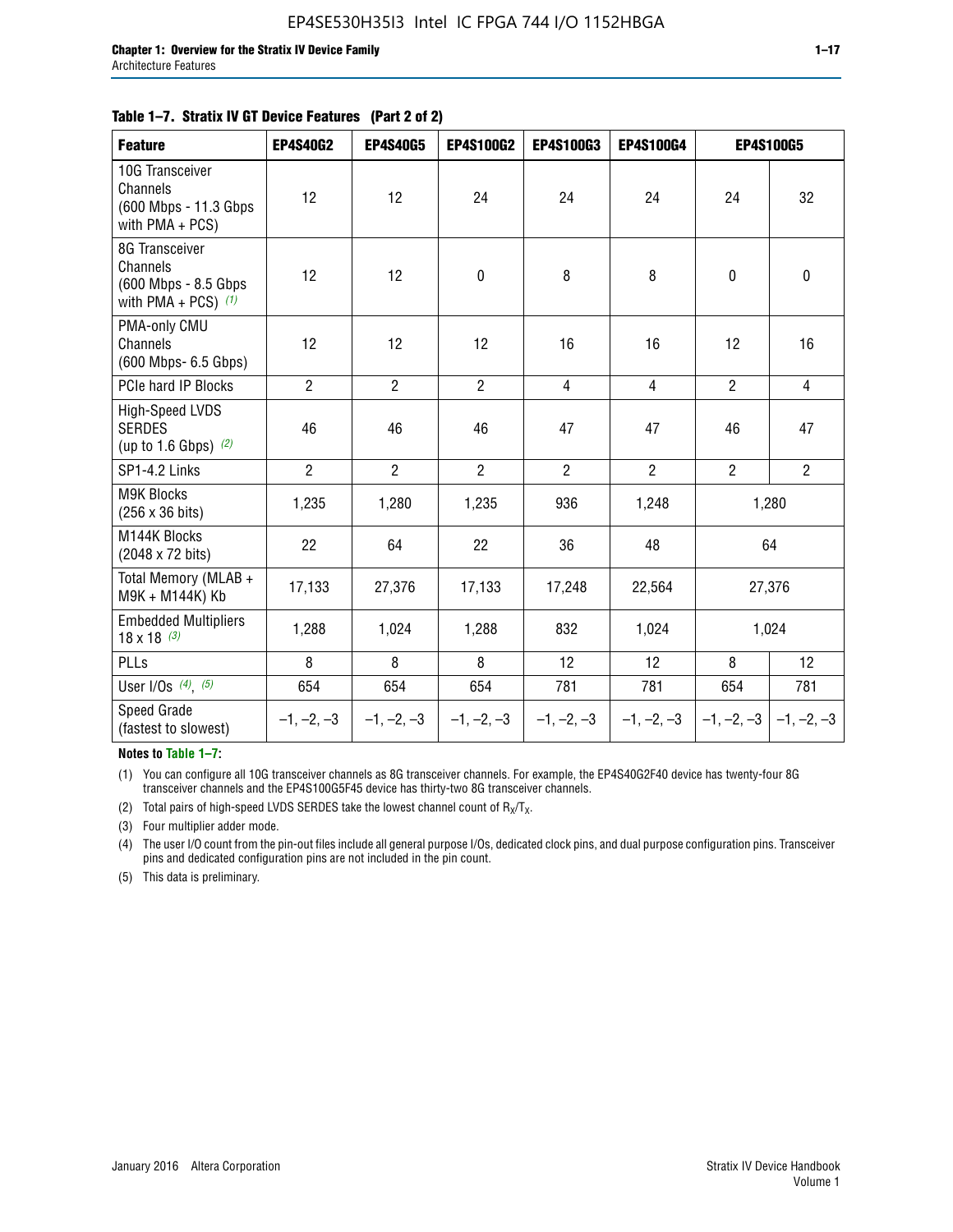Table 1–8 lists the resource counts for the Stratix IV GT devices.

| <b>Device</b>                      | <b>1517 Pin</b><br>$(40 \text{ mm} \times 40 \text{ mm})$ (3) | <b>1932 Pin</b><br>(45 mm x 45 mm) |  |
|------------------------------------|---------------------------------------------------------------|------------------------------------|--|
| <b>Stratix IV GT 40 G Devices</b>  |                                                               |                                    |  |
| EP4S40G2                           | F40                                                           |                                    |  |
| EP4S40G5                           | H40 $(4)$ , $(5)$                                             |                                    |  |
| <b>Stratix IV GT 100 G Devices</b> |                                                               |                                    |  |
| EP4S100G2                          | F40                                                           |                                    |  |
| EP4S100G3                          |                                                               | F45                                |  |
| EP4S100G4                          |                                                               | F45                                |  |
| EP4S100G5                          | H40 $(4)$ , $(5)$                                             | F45                                |  |

#### **Notes to Table 1–8:**

(1) This table represents pin compatability; however, it does not include hard IP block placement compatability.

- (2) Devices under the same arrow sign have vertical migration capability.
- (3) When migrating between hybrid and flip chip packages, there is an additional keep-out area. For more information, refer to the *[Altera Device Package Information Data Sheet](http://www.altera.com/literature/ds/dspkg.pdf)*.
- (4) EP4S40G5 and EP4S100G5 devices with 1517 pin-count are only available in 42.5-mm x 42.5-mm Hybrid flip chip packages.
- (5) If you are using the hard IP block, migration is not possible.

Table 1–9 lists the Stratix IV GT on-package decoupling information.

**Table 1–9. Stratix IV GT Device On-Package Decoupling Information** *(1)*

| <b>Ordering</b><br><b>Information</b> | Vcc                                 | <b>V<sub>CCIO</sub></b> | V <sub>CCL GXB</sub>            | V <sub>CCA L/R</sub> | V <sub>CCT L/R</sub> | V <sub>CCR_L/R</sub> |
|---------------------------------------|-------------------------------------|-------------------------|---------------------------------|----------------------|----------------------|----------------------|
| EP4S40G2F40                           | $2 \times 1$ uF + $2 \times 470$ nF | 10 nF per bank $(2)$    | 100 nF per<br>transceiver block | $100$ nF             | $100$ nF             | $100$ nF             |
| EP4S100G2F40                          |                                     |                         |                                 |                      |                      |                      |
| EP4S100G3F45                          | $4\times1$ uF + $4\times470$ nF     | 10 nF per bank $(2)$    | 100 nF per<br>transceiver block | $100$ nF             | $100$ nF             | $100$ nF             |
| EP4S100G4F45                          |                                     |                         |                                 |                      |                      |                      |
| EP4S40G5H40                           |                                     |                         |                                 |                      |                      |                      |
| EP4S100G5H40                          |                                     |                         |                                 |                      |                      |                      |
| EP4S100G5F45                          |                                     |                         |                                 |                      |                      |                      |

**Notes to Table 1–9:**

(1) Table 1–9 refers to production devices on-package decoupling. For more information about decoupling design of engineering sample (ES) devices, contact [Altera Technical Support](http://mysupport.altera.com/eservice/login.asp).

(2) For I/O banks  $3(*)$ ,  $4(*)$ ,  $7(*)$ , and  $8(*)$  only. There is no OPD for I/O bank  $1(*)$ ,  $2(*)$ ,  $5(*)$ , and  $6(*)$ .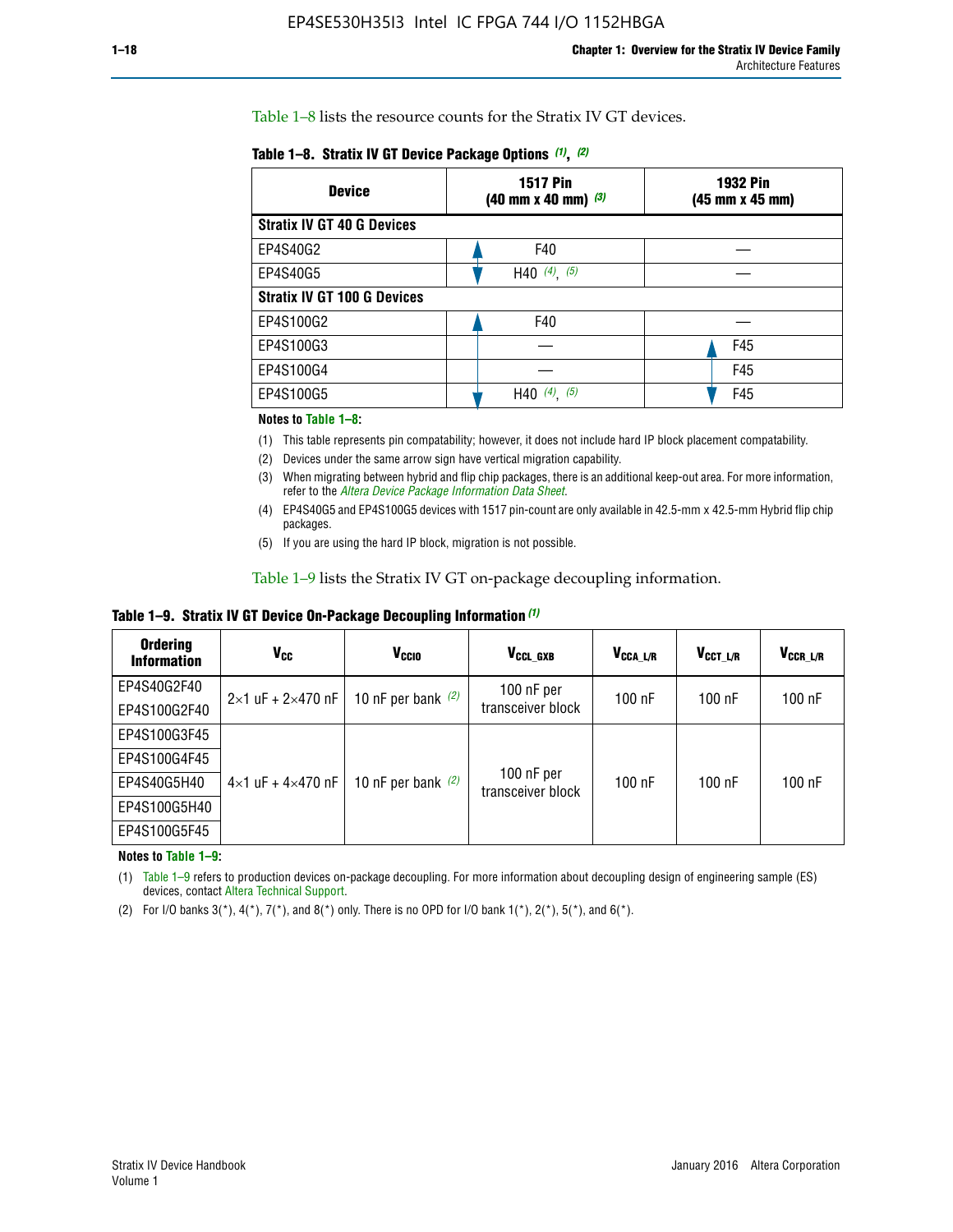# **Integrated Software Platform**

The Quartus II software provides an integrated environment for HDL and schematic design entry, compilation and logic synthesis, full simulation and advanced timing analysis, SignalTap II Logic Analyzer, and device configuration of Stratix IV designs. The Quartus II software provides the MegaWizard<sup> $M$ </sup> Plug-In Manager user interface to generate different functional blocks, such as memory, PLL, and digital signal processing logic. For transceivers, the Quartus II software provides the ALTGX MegaWizard Plug-In Manager interface that guides you through configuration of the transceiver based on your application requirements.

The Stratix IV GX and GT transceivers allow you to implement low-power and reliable high-speed serial interface applications with its fully reconfigurable hardware, optimal signal integrity, and integrated Quartus II software platform.

For more information about the QuarJanuary2016tus II software features, refer to the *[Quartus II Handbook](http://www.altera.com/literature/lit-qts.jsp)*.

# **Ordering Information**

This section describes the Stratix IV E, GT, and GX devices ordering information. Figure 1–4 shows the ordering codes for Stratix IV GX and E devices.



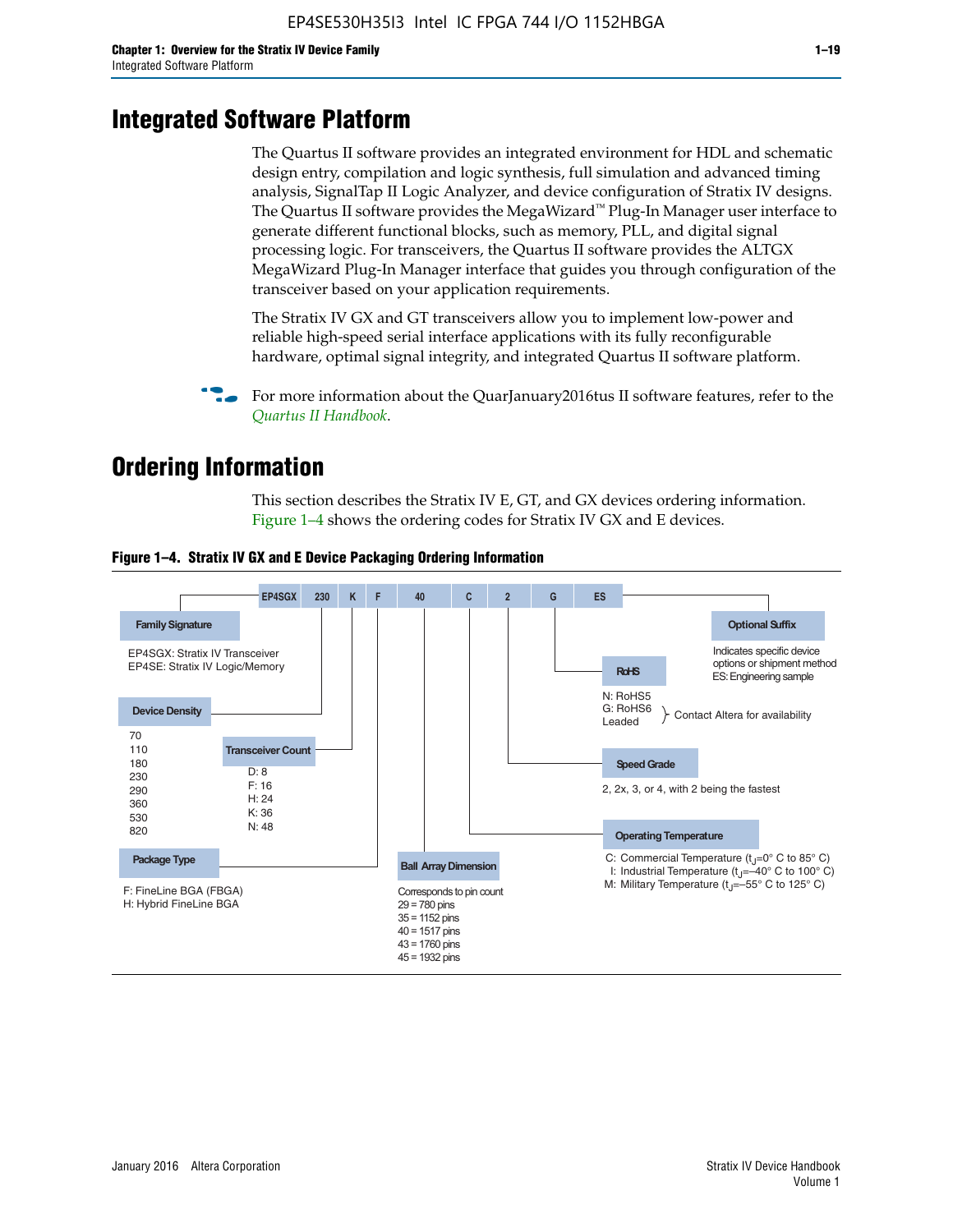Figure 1–5 shows the ordering codes for Stratix IV GT devices.





# **Document Revision History**

Table 1–10 lists the revision history for this chapter.

| <b>Date</b>       | <b>Version</b> | <b>Changes</b>                                              |
|-------------------|----------------|-------------------------------------------------------------|
| January 2016      | 3.5            | ■ Updated Figure $1-4$ with new RoHS information            |
| September 2012    | 3.4            | ■ Updated Table 1–1 to close FB $#30986$ .                  |
|                   |                | Updated Table $1-2$ and Table $1-5$ to close FB $\#31127$ . |
| June 2011         | 3.3            | $\blacksquare$ Added military temperature to Figure 1–4.    |
| February 2011     | 3.2            | ■ Updated Table 1–7 and Table 1–8.                          |
|                   |                | • Applied new template.                                     |
|                   |                | Minor text edits.                                           |
| <b>March 2010</b> | 3.1            | ■ Updated Table 1–1, Table 1–2, and Table 1–7.              |
|                   |                | ■ Updated Figure $1-3$ .                                    |
|                   |                | Updated the "Stratix IV GT Devices" section.                |
|                   |                | Added two new references to the Introduction section.       |
|                   |                | Minor text edits.                                           |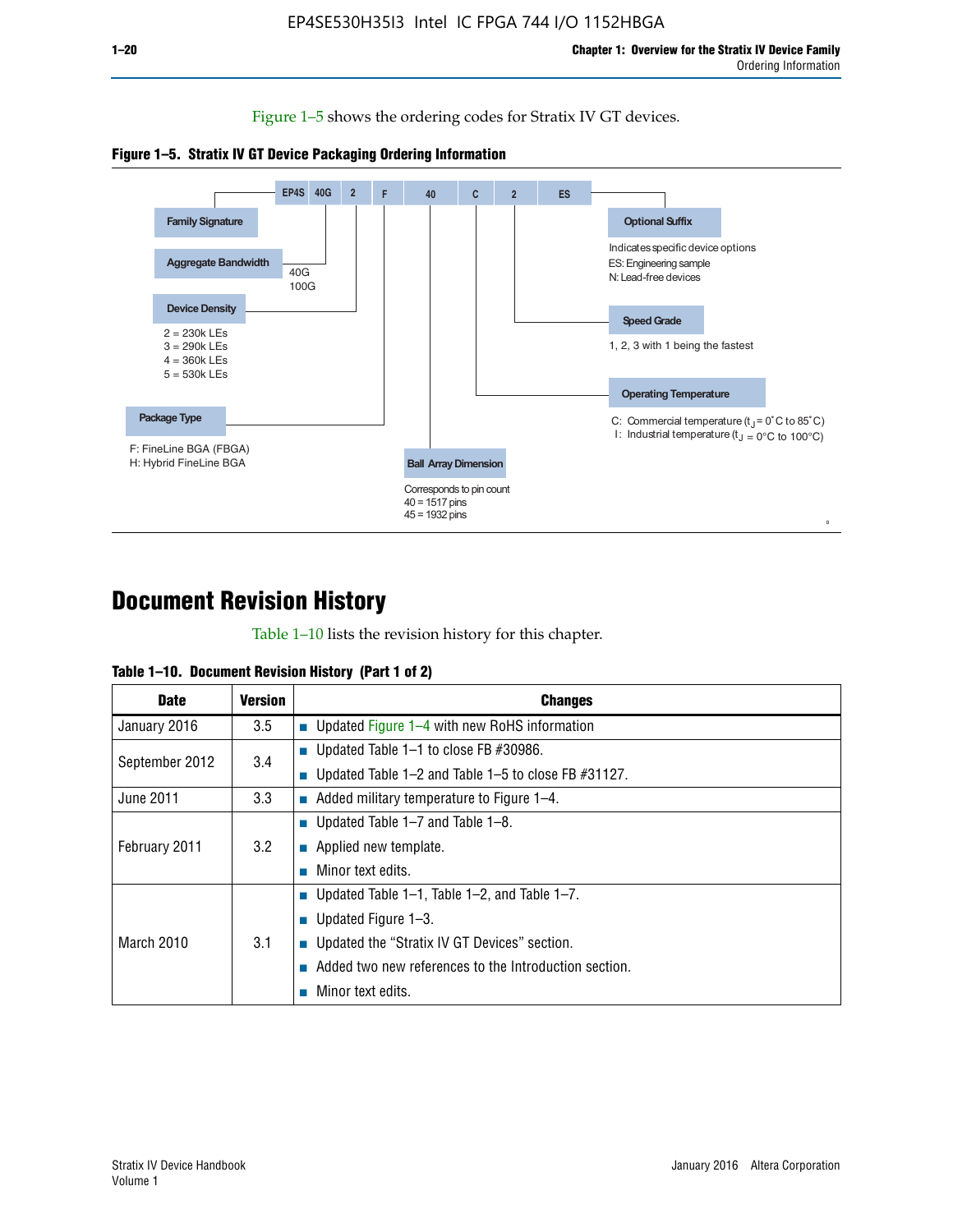#### **Table 1–10. Document Revision History (Part 2 of 2)**

| <b>Date</b>      | <b>Version</b> | <b>Changes</b>                                                                                                                                                                                                                                                                    |  |
|------------------|----------------|-----------------------------------------------------------------------------------------------------------------------------------------------------------------------------------------------------------------------------------------------------------------------------------|--|
| November 2009    | 3.0            | ■ Updated the "Stratix IV Device Family Overview", "Feature Summary", "Stratix IV GT<br>Devices", "High-Speed Transceiver Features", "FPGA Fabric and I/O Features", "Highest<br>Aggregate Data Bandwidth", "System Integration", and "Integrated Software Platform"<br>sections. |  |
|                  |                | $\blacksquare$ Added Table 1-3, Table 1-6, and Table 1-9.                                                                                                                                                                                                                         |  |
|                  |                | $\blacksquare$ Updated Table 1-1, Table 1-2, Table 1-4, Table 1-5, Table 1-7, and Table 1-8.                                                                                                                                                                                      |  |
|                  |                | ■ Updated Figure 1–3, Figure 1–4, and Figure 1–5.                                                                                                                                                                                                                                 |  |
|                  |                | $\blacksquare$ Minor text edits.                                                                                                                                                                                                                                                  |  |
|                  | 2.4            | $\blacksquare$ Updated Table 1-1.                                                                                                                                                                                                                                                 |  |
| <b>June 2009</b> |                | Minor text edits.                                                                                                                                                                                                                                                                 |  |
|                  |                | $\blacksquare$ Added Table 1–5, Table 1–6, and Figure 1–3.                                                                                                                                                                                                                        |  |
|                  |                | $\blacksquare$ Updated Figure 1-5.                                                                                                                                                                                                                                                |  |
| April 2009       | 2.3            | Updated Table $1-1$ , Table $1-2$ , Table $1-3$ , and Table $1-4$ .                                                                                                                                                                                                               |  |
|                  |                | ■ Updated "Introduction", "Feature Summary", "Stratix IV GX Devices", "Stratix IV GT<br>Devices", "Architecture Features", and "FPGA Fabric and I/O Features"                                                                                                                     |  |
|                  | 2.2            | ■ Updated "Feature Summary", "Stratix IV GX Devices", "Stratix IV E Device", "Stratix IV<br>GT Devices", "Signal Integrity"                                                                                                                                                       |  |
| March 2009       |                | Removed Tables 1-5 and 1-6                                                                                                                                                                                                                                                        |  |
|                  |                | Updated Figure 1-4                                                                                                                                                                                                                                                                |  |
|                  |                | ■ Updated "Introduction", "Feature Summary", "Stratix IV Device Diagnostic Features",<br>"Signal Integrity", "Clock Networks", "High-Speed Differential I/O with DPA and Soft-<br>CDR", "System Integration", and "Ordering Information" sections.                                |  |
|                  |                | Added "Stratix IV GT 100G Devices" and "Stratix IV GT 100G Transceiver Bandwidth"<br>sections.                                                                                                                                                                                    |  |
| March 2009       | 2.1            | <b>Updated Table 1–1, Table 1–2, Table 1–3, and Table 1–4.</b>                                                                                                                                                                                                                    |  |
|                  |                | $\blacksquare$ Added Table 1-5 and Table 1-6.                                                                                                                                                                                                                                     |  |
|                  |                | ■ Updated Figure $1-3$ and Figure $1-4$ .                                                                                                                                                                                                                                         |  |
|                  |                | $\blacksquare$ Added Figure 1-5.                                                                                                                                                                                                                                                  |  |
|                  |                | Removed "Referenced Documents" section.                                                                                                                                                                                                                                           |  |
|                  |                | Updated "Feature Summary" on page 1-1.                                                                                                                                                                                                                                            |  |
| November 2008    | 2.0            | ■ Updated "Stratix IV Device Diagnostic Features" on page 1-7.                                                                                                                                                                                                                    |  |
|                  |                | Updated "FPGA Fabric and I/O Features" on page 1-8.                                                                                                                                                                                                                               |  |
|                  |                | $\blacksquare$ Updated Table 1-1.                                                                                                                                                                                                                                                 |  |
|                  |                | Updated Table 1-2.                                                                                                                                                                                                                                                                |  |
|                  |                | Updated "Table 1-5 shows the total number of transceivers available in the Stratix IV GT<br>Device." on page 1-15.                                                                                                                                                                |  |
| <b>July 2008</b> | 1.1            | Revised "Introduction".                                                                                                                                                                                                                                                           |  |
| May 2008         | 1.0            | Initial release.                                                                                                                                                                                                                                                                  |  |